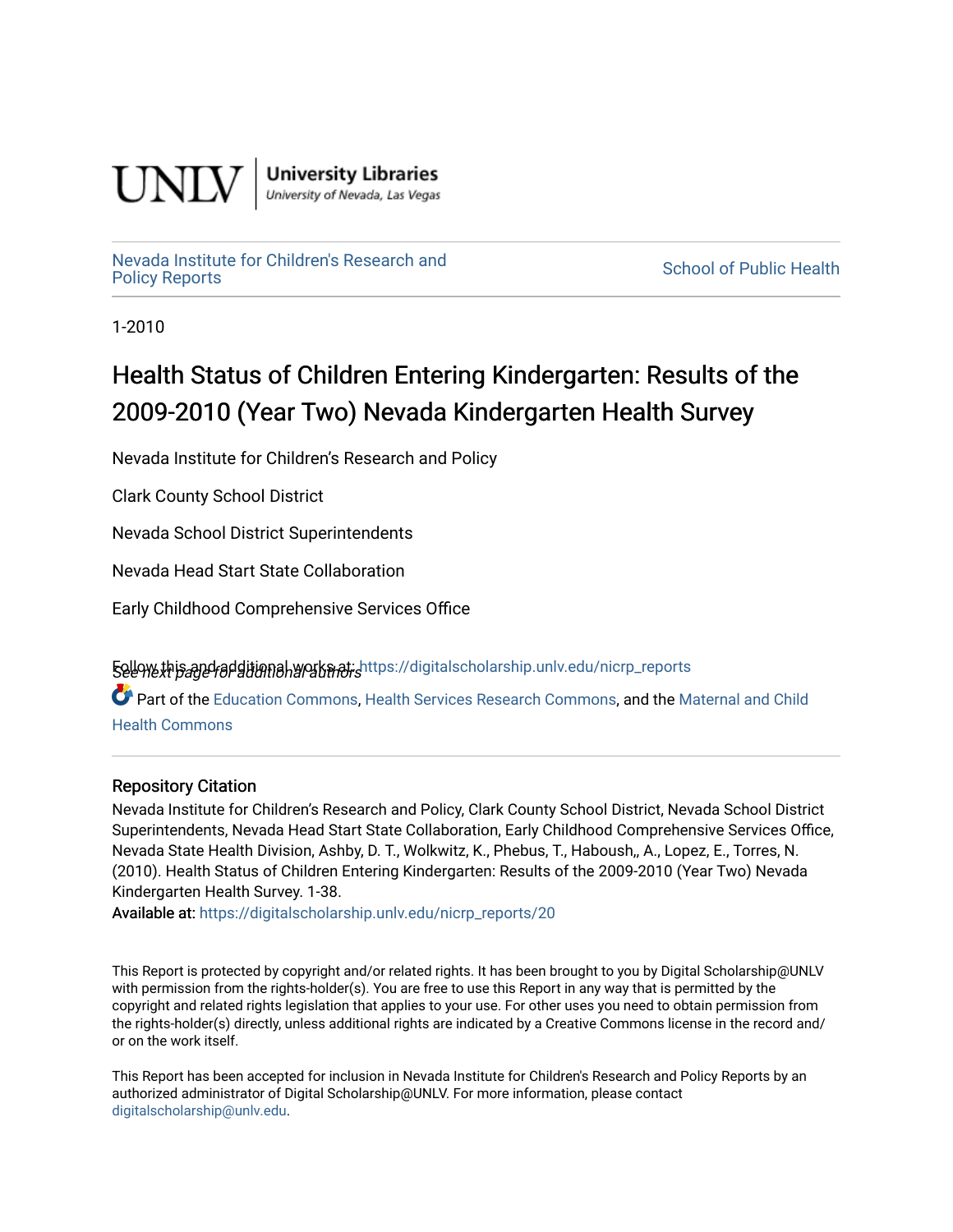#### Authors

Nevada Institute for Children's Research and Policy; Clark County School District; Nevada School District Superintendents; Nevada Head Start State Collaboration; Early Childhood Comprehensive Services Office; Nevada State Health Division; Denise Tanata Ashby; Kari Wolkwitz; Tara Phebus; Amanda Haboush,; Enrique Lopez; and Norman Torres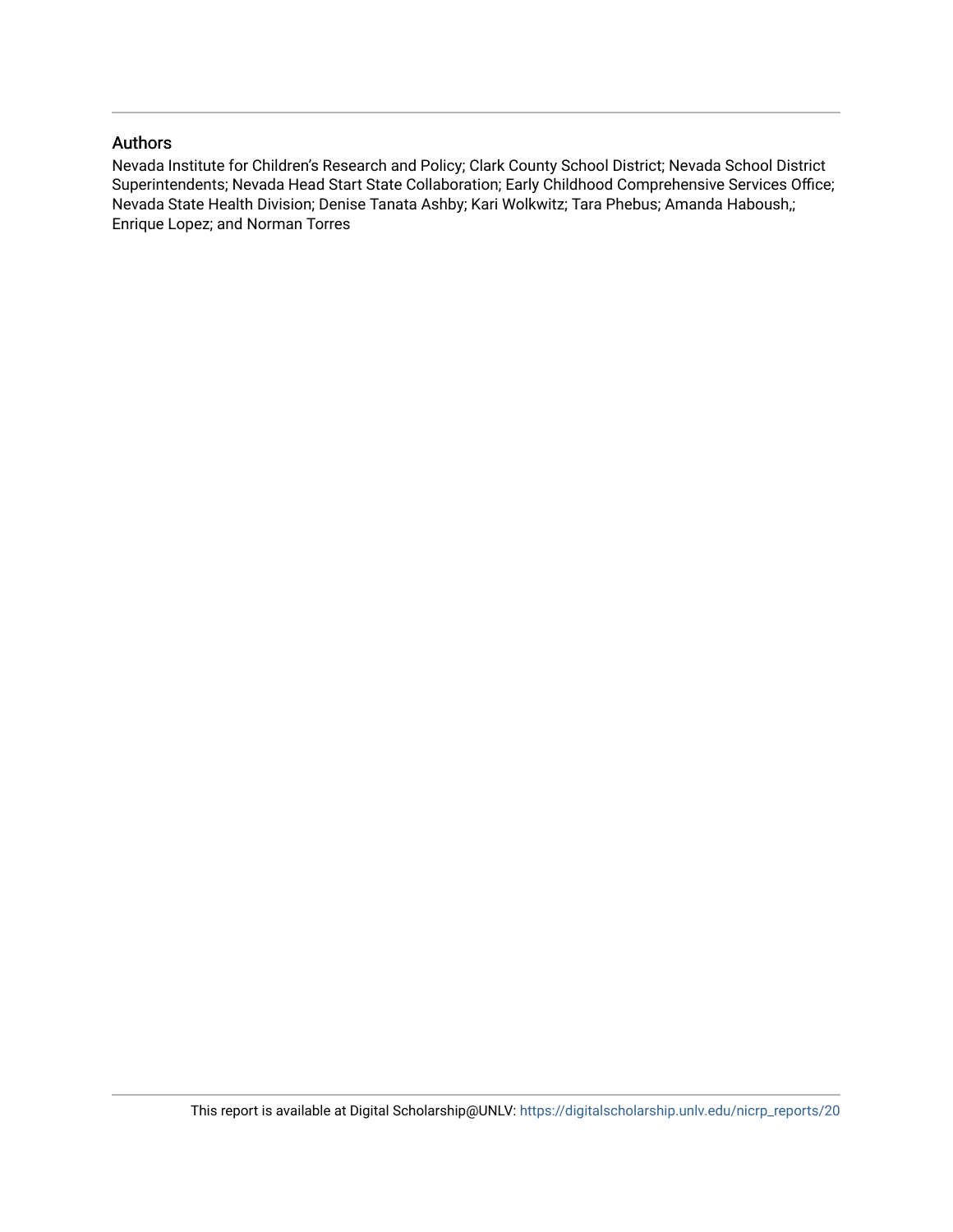# **Health Status of Children Entering Kindergarten**



## **Results of the 2009-2010 (Year Two) Nevada Kindergarten Health Survey**

**January 2010**

**This project was completed in collaboration with the following: Clark County School District Nevada School District Superintendents Nevada Head Start State Collaboration and Early Childhood Comprehensive Services Office Nevada State Health Division** 

Nevada Institute For Children's Research & Policy School of Community Health Sciences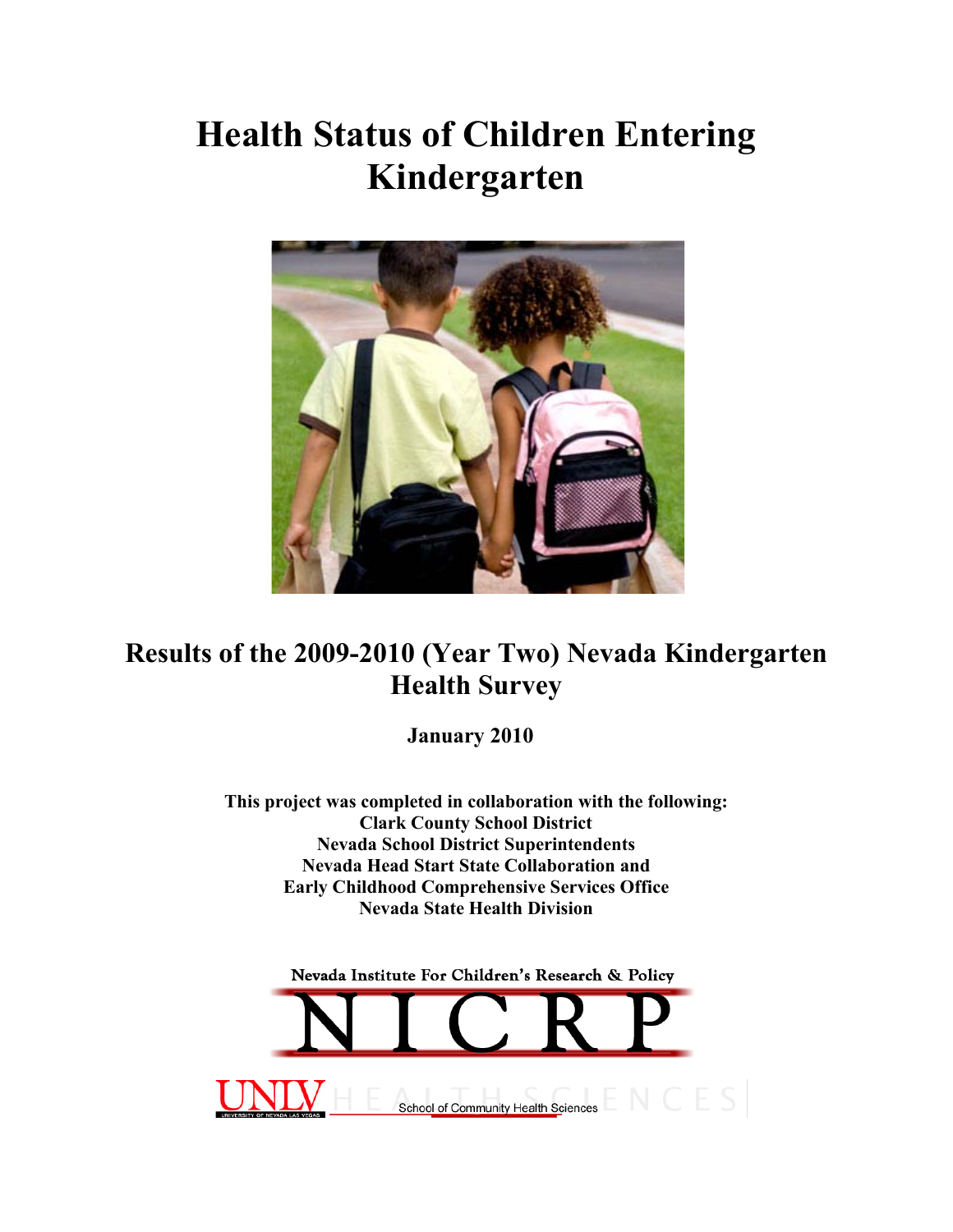#### **The Nevada Institute for Children's Research and Policy (NICRP) is a not-for-profit, nonpartisan organization dedicated to advancing children's issues in Nevada.**

As a research center within the UNLV School of Community Health Sciences, NICRP is dedicated to improving the lives of children through research, advocacy, and other specialized services.

**NICRP's History:** NICRP started in 1998 based on a vision of First Lady Sandy Miller. She wanted an organization that could bring credible research and rigorous policy analysis to problems that confront Nevada's children. But she didn't want to stop there; she wanted to transform that research into meaningful legislation that would make a real difference in the lives of our children.

**NICRP's Mission:** The Nevada Institute for Children's Research and Policy (NICRP) looks out for Nevada's children. Our mission is to conduct community-based research that will guide the development of programs and services for Nevada's children. For more information regarding NICRP research and services, please visit our website at: http://www.nic.unlv.edu

#### **NICRP Staff Contributors:**

Denise Tanata Ashby, J.D. Executive Director

Kari Wolkwitz, M.P.P. Research Analyst

Tara Phebus, M.A. Senior Research Analyst

Amanda Haboush, M.A. Research Analyst

> Enrique Lopez Research Assistant

Norman Torres Undergraduate Intern

**Nevada Institute for Children's Research and Policy School of Community Health Sciences, University of Nevada, Las Vegas 4505 S. Maryland Parkway, 453030 Las Vegas, NV 89154-3030 (702) 895-1040 [http://nic.unlv.edu](http://nic.unlv.edu/)**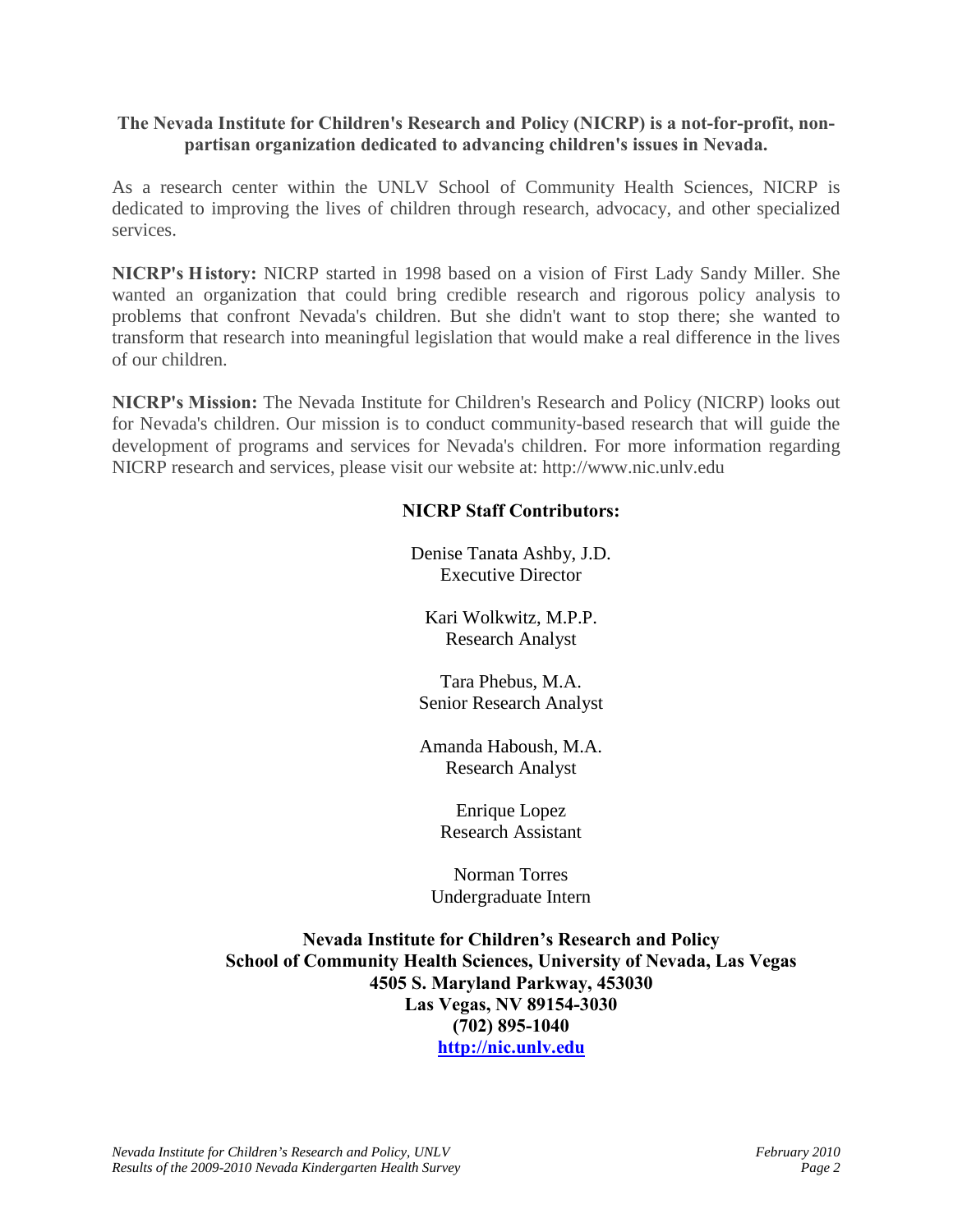## **TABLE OF CONTENTS**

| Figure 2.3: Child's Type of Pre-School Setting During Past Twelve Months 11        |  |
|------------------------------------------------------------------------------------|--|
|                                                                                    |  |
| Figure 3.1: Survey Responses Concerning Types of Health Insurance Covering         |  |
|                                                                                    |  |
| Figure 3.2: Annual Household Income by Child's Insurance Status 13                 |  |
|                                                                                    |  |
|                                                                                    |  |
| Figure 4.1: Survey Responses Concerning Types of Barriers When Accessing Health    |  |
| Figure 4.2: Survey Responses Concerning Ability to Follow Doctor's Recommendations |  |
|                                                                                    |  |
| Figure 5.1: Child's Routine Check-Ups and Presence of Primary Care Provider 17     |  |
| Figure 5.2: Presence of Primary Care Provider by Child's Insurance Status 18       |  |
| Figure 5.3: Child's Routine Check-Ups by Presence of Primary Care Provider (PCP)18 |  |
| Care for Illness or Injury<br>19                                                   |  |
| Figure 6.1: Number of Emergency Room Visits for Non-Life-Threatening Care 19       |  |
| Figure 6.2: Number of Emergency Room Visits for Non-Life-Threatening Care by       |  |
|                                                                                    |  |
|                                                                                    |  |
|                                                                                    |  |
| Figure 7.2: Other Medical Problems that May Require a Doctor by Child's            |  |
|                                                                                    |  |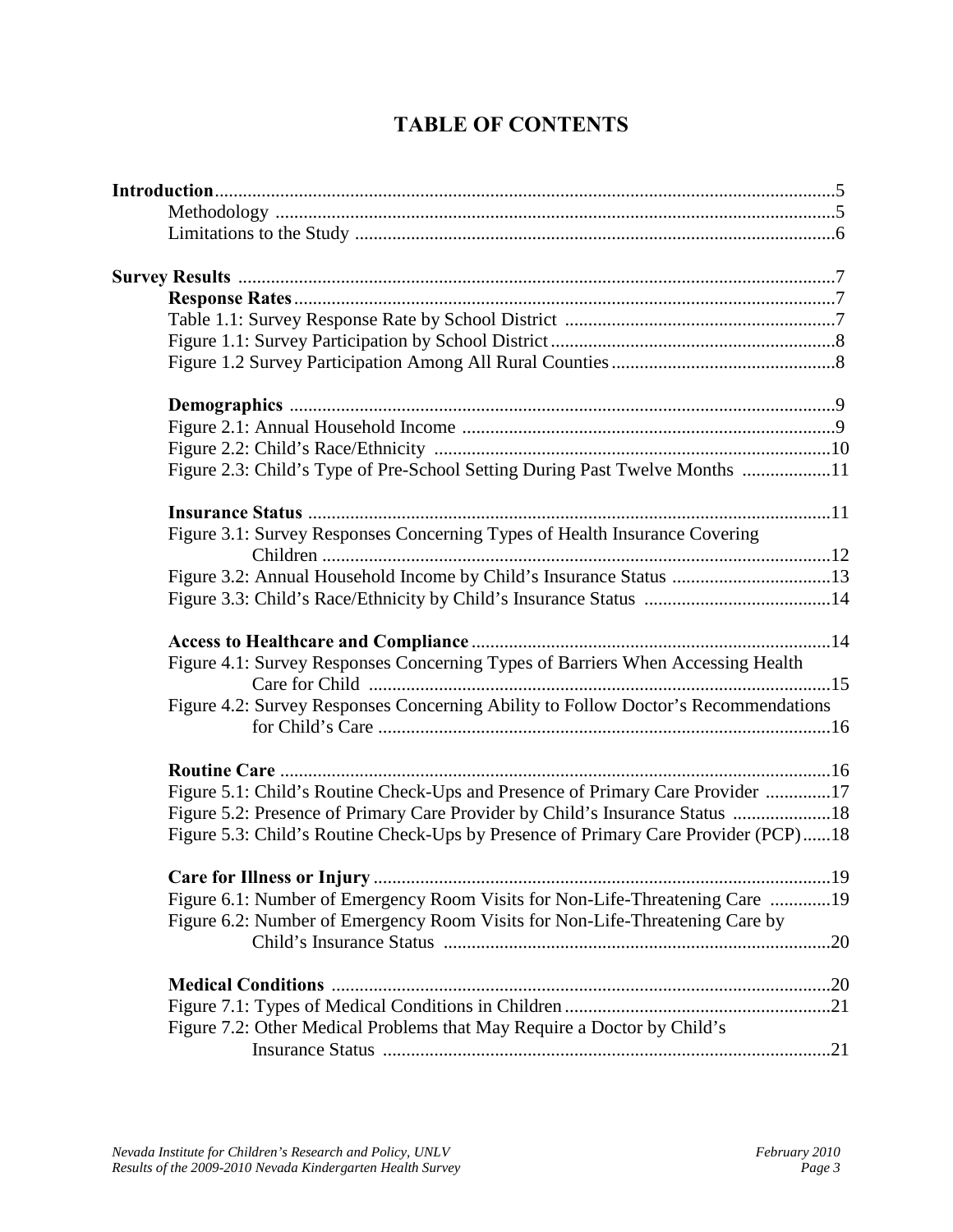| Figure 9.1: Obtaining Mental or Behavioral Health Services for Child and Trouble     |  |
|--------------------------------------------------------------------------------------|--|
|                                                                                      |  |
| Figure 9.2: Obtaining Mental or Behavioral Health Services for Child by Child's      |  |
|                                                                                      |  |
|                                                                                      |  |
| Figure 10.1: Survey Responses Concerning Decision to Immunize if Immunizations       |  |
|                                                                                      |  |
|                                                                                      |  |
|                                                                                      |  |
|                                                                                      |  |
|                                                                                      |  |
|                                                                                      |  |
| Table 12.2: Weight Status Category Calculations Based on BMI Values 28               |  |
| Figure 12.1: Survey Results Concerning Child's Weight Status Category 29             |  |
| Figure 12.2: Child's Weight Status Category by Number of Times Physically Active Per |  |
|                                                                                      |  |
| Figure 12.3: Race/Ethnicity of Participants with a Valid Body Mass Index (BMI) 30    |  |
| Figure 12.4: Child's Weight Status Category by Child's Race/Ethnicity 31             |  |
|                                                                                      |  |
| Table 13.1: Comparison of 2008-2009 and 2009-2010 Data for Select Survey             |  |
|                                                                                      |  |
|                                                                                      |  |
|                                                                                      |  |
|                                                                                      |  |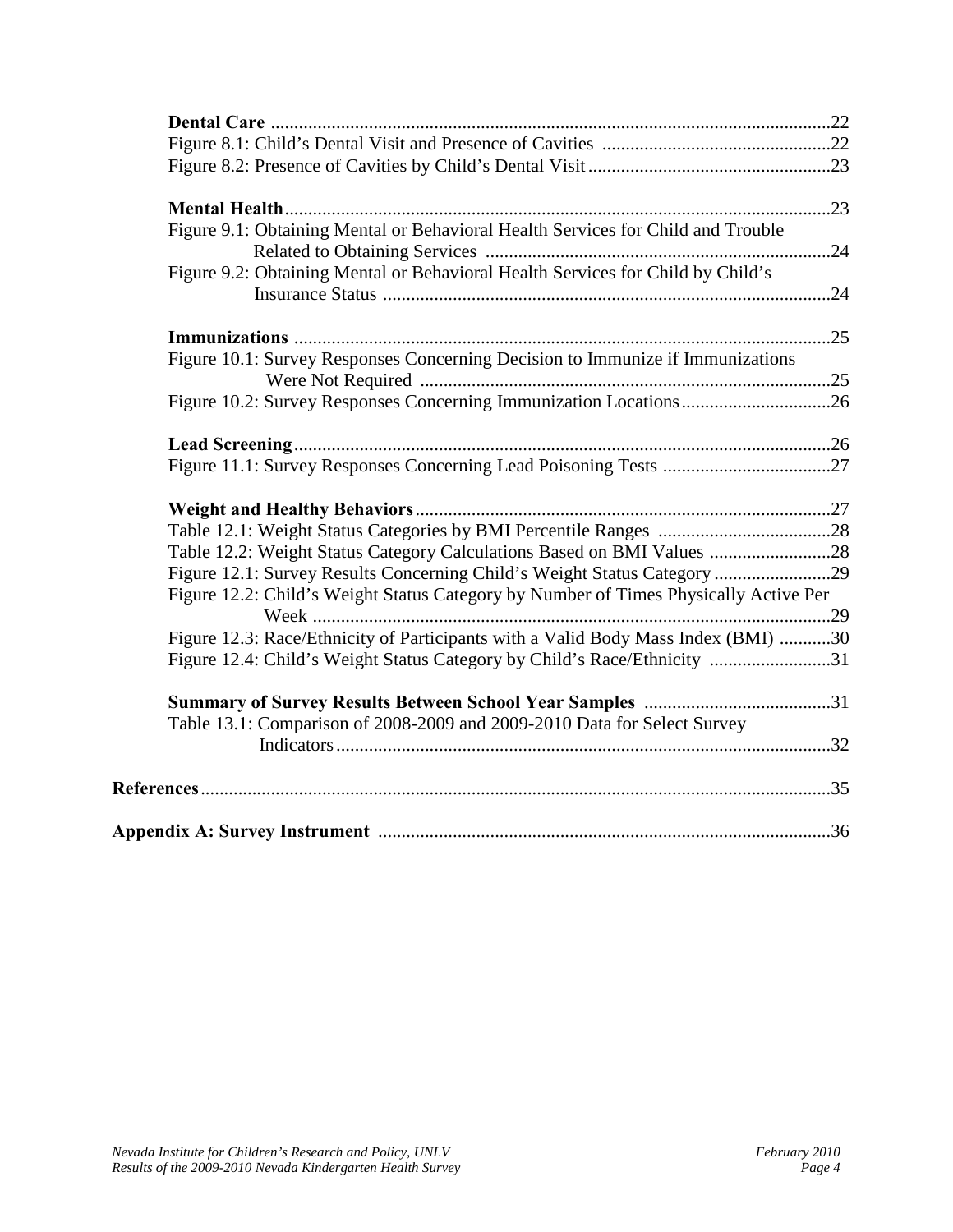#### **INTRODUCTION**

Academic achievement for children is vital to their success in life. Those that do well in school have greater opportunities for post-secondary education, and later have better prospects for employment. One of the major factors that can affect a child's academic achievement is his or her health status. Academic outcomes and health conditions are consistently linked in the literature (Taras & Potts-Datema, 2005). Children with poor health status, and especially those with common chronic health conditions, have increased numbers of school absences and more academic deficiencies (Taras & Potts-Datema, 2005). In a study concerning excused versus unexcused absences, children with greater absenteeism had lower academic performance, and those with excused absences performed better than those with unexcused absences (Gottfried, 2009). Therefore, to increase the likelihood for academic success in children, we need address their health concerns. Preventative care is crucial to a child's ability to succeed in school.

According to data from the KIDS COUNT Data Center at the Annie E. Casey Foundation (2009), 11 percent of Nevada's teens are high school dropouts, compared to 7 percent nationally. The national dropout prevention center lists poor attendance and low achievement as two of the significant risk factors for school dropout (Hammond et al., 2007). Additionally studies examining school dropout rates indicate that early intervention is necessary to prevent students from dropping out of school. Middle and high school students that drop out likely stopped being engaged in school much earlier in their academic career. Therefore, early prevention and intervention is crucial to improving graduation rates. Ensuring that children have their basic needs met, including receiving adequate health care, can directly impact a child's academic achievement as well as increase their likelihood for high school graduation.

To gain baseline information on the health status of children entering the school system and better track student health status, the Nevada Institute for Children's Research and Policy (NICRP), in partnership with the state's 17 school districts, the Southern Nevada Health District (SNHD), and the Nevada State Health Division (NSHD), conducted a health survey examining the health status as well health insurance status of Nevada's children entering kindergarten. This study was conducted with the goal of quantifying the health status of children as they enter school to be able to identify specific areas for improvement to eventually increase academic success among Nevada's students.

#### **METHODOLOGY**

In 2008, NICRP partnered with the Clark County School District (CCSD) and the SNHD to create a health survey designed for parents of children entering kindergarten. The survey was intended to provide a general understanding of the overall health status of children when they enter school. The short questionnaire was developed in both English and Spanish and contained 22 questions. During the development of the project, the NSHD presented the opportunity to participate in the survey to officials in other school districts within Nevada. The superintendents of all 17 school districts in the state agreed to participate in the first year of the study.

In the fall of 2009, NICRP revised the health survey, based on analyses of the first year's survey responses, to obtain a second year of data on the state's kindergarteners. Questionnaires were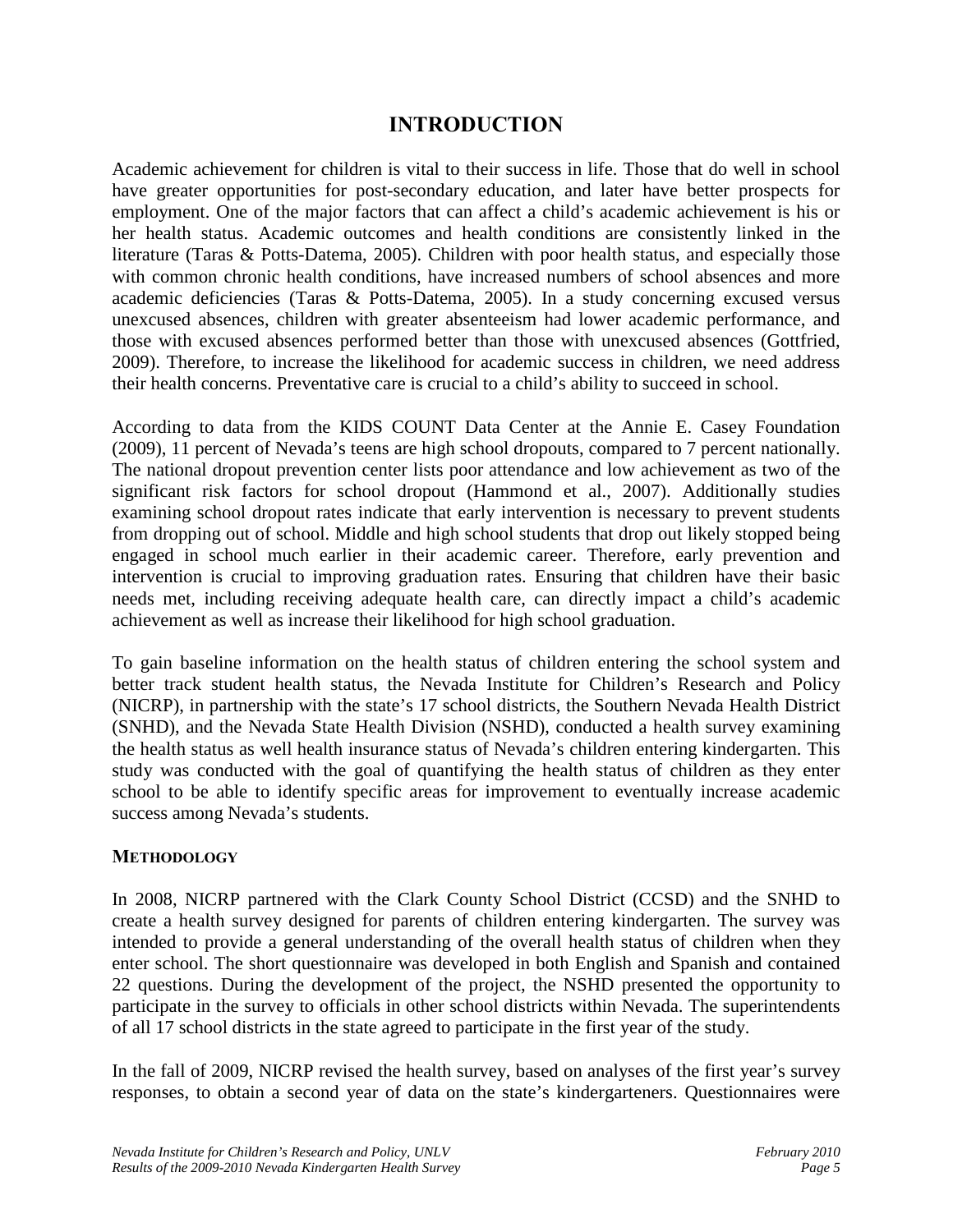distributed to kindergarten teachers in all public elementary schools in the state, with the exception of schools in Esmeralda and Clark counties. Esmeralda County, a rural county with 5 kindergarteners enrolled in the 2009-2010 school year, chose not to participate in the survey, while the Clark County School District requested that only a sample of their schools be included in the survey to reduce burden on school staff.

Therefore, in Clark County, surveys were sent to a randomly selected sample of schools  $(n = 1, n = 1)$ 140) in the district to obtain a 5 percent margin of error in survey results. Schools were chosen based on their Title I status, as provided by the Clark County School District, to ensure that a representative sample was achieved. It was determined that 71 of the 213 elementary schools in the district (33.3%) were Title I schools. Forty-five schools (32.1 percent of the target 140 schools in the sample) were randomly selected using SPSS (a statistical analysis software) from a list of all Title I schools. The remaining 95 schools (67.1 percent of the needed sample of 140) were randomly selected from a list of non-Title I schools using SPSS.

For all districts, teachers distributed the surveys to parents during the first part of the school year. Parents who chose to participate then turned in the survey to either the school office or their child's teacher. The surveys were then returned to NICRP via mail.

Each survey was assigned a unique identification number by NICRP staff to aid in tracking of survey responses. All survey responses received as of January 1, 2010 were entered into the statistical analysis software PASW Statistics 17.0. The surveys completed in Spanish were entered into the English database by a bilingual staff member at NICRP. No identifying information was included on any of the surveys.

Please note that, due to an oversight when translating the survey from English to Spanish, two questions on the Spanish version of the survey differed from their English counterparts. In a question asking respondents about barriers to accessing health care, the choice "lack of money" was not available to Spanish-speaking respondents to select. Likewise, in a question asking respondents about the type of pre-school setting their child had attended in the past year, the choice "home-base" (care) was not available to Spanish-speaking respondents. However, both of these questions also included an "other" option to select, with a blank space to fill in any additional detail.

#### **LIMITATIONS TO THE STUDY**

As in all research studies, there are limitations to the data collected. First, all information contained in this report was self-reported by each parent or guardian. The information provided relies on the memory and honesty of the participants in the survey. Additionally, several of the questions were left blank on the surveys received. NICRP kept all surveys in the database used for analysis, but it is important to note when reading percentages presented in the figures below that not all respondents answered all questions. Some figures may have a total of 9,504 (indicating all participants responded to the question), while others may have a smaller number of total cases because of respondents leaving that particular question blank. All percentages calculated for this report are based on the total number of people answering the question, rather than the total number of people who completed a survey.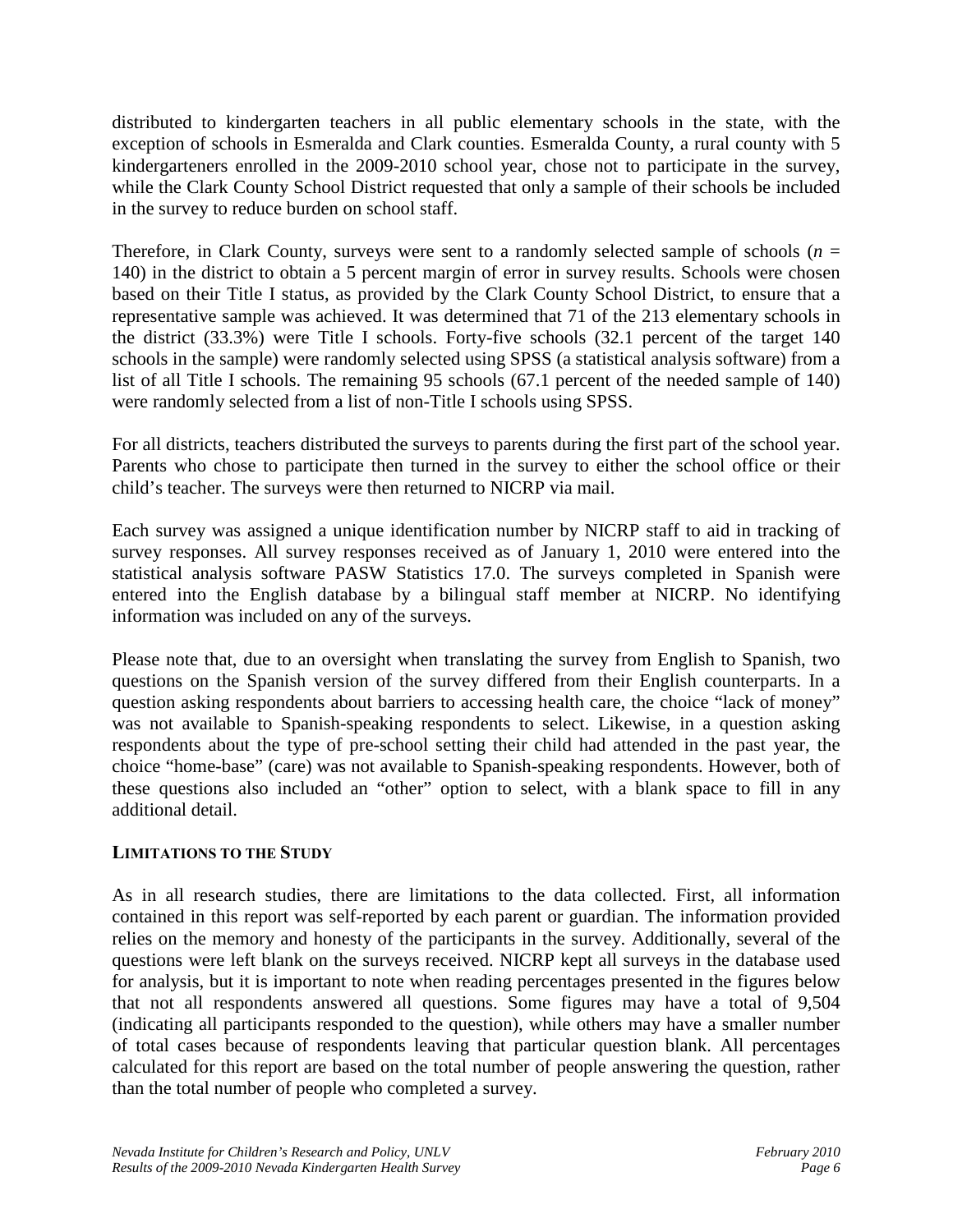#### **SURVEY RESULTS**

Presented in the figures below are the basic frequencies (counts and percentages) for all questions asked in the survey. Cross tabulations were also calculated for selected variables to provide additional information on specific topics. A chi-square statistic was also calculated to test for the statistical significance of the differences provided in the cross tabulation tables. Percentage calculations as well as statistical significance are presented with figures, as appropriate. The data collected for the 2009-2010 school year supplements baseline data of school-aged children in Nevada that was collected during the 2008-2009 school year.

#### **RESPONSE RATES**

Each school district involved in this study provided the total number of kindergarten students enrolled for the 2009-2010 school year. Using this information, 24,261 surveys were sent out to participating schools. At the end of the data collection period (December 2010), 9,504 surveys were received and entered, resulting in a 39.2 percent response rate for the 15 districts in the state and the schools selected to participate in Clark County. Response rates were also calculated for each of the school districts individually. These rates ranged from 18.2 percent in Mineral County to 80.1 percent in Humboldt County, and are detailed in Table 1.1 below. In Clark County, the response rate for the schools sampled to participate was 34.7 percent.

| Number of Surveys | Number of Surveys | Survey               |
|-------------------|-------------------|----------------------|
| Sent Out          | Received          | <b>Response Rate</b> |
| 568               | 432               | 76.1                 |
| 326               | 110               | 33.7                 |
| 16,161            | 5,610             | 34.7                 |
| 419               | 302               | 72.1                 |
| 763               | 529               | 69.3                 |
| 16                | 11                | 68.8                 |
| 271               | 217               | 80.1                 |
| 76                | 47                | 61.8                 |
| 68                | 49                | 72.1                 |
| 647               | 283               | 43.7                 |
| 44                | 8                 | 18.2                 |
| 420               | 157               | 37.4                 |
| 46                | 15                | 32.6                 |
| 21                | 12                | 57.1                 |
| 4,321             | 1,670             | 38.6                 |
| 94                | 52                | 55.3                 |
|                   |                   | 39.2                 |
|                   | 24,261            | 9,504                |

#### **Table 1.1: Survey Response Rate by School District**

Note: Esmeralda County, with 5 kindergarteners enrolled in the 2009-2010 school year, did not participate in the survey.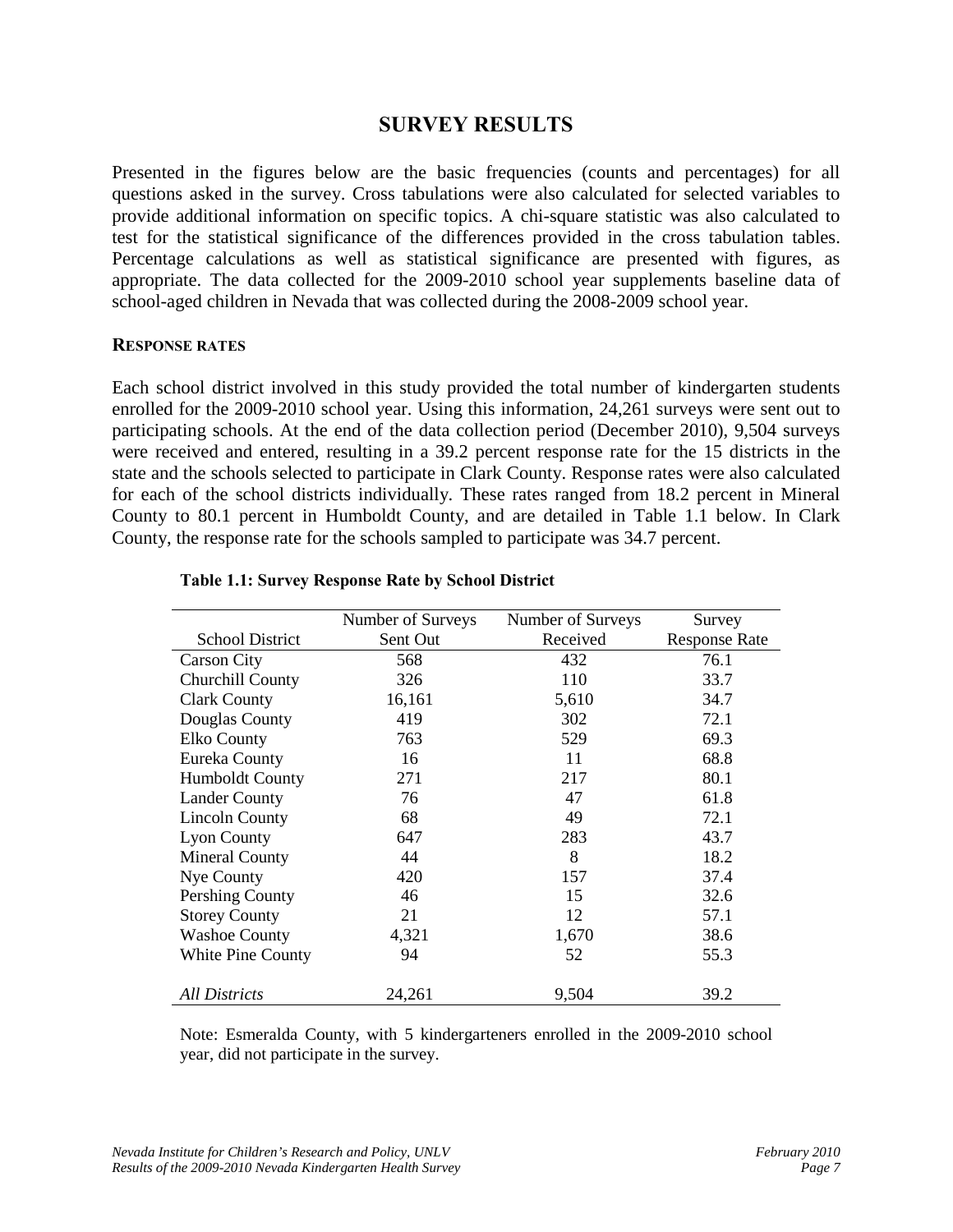Figures 1.1 and 1.2 detail parent participation by school district for all returned surveys. The pie chart illustrates the divisions between Washoe, Clark and all other counties. Because Clark County is the largest school district in the state, it was expected that Clark County parents would comprise the vast majority (59.0 percent) of the respondents for this survey. Washoe County comprised 17.6 percent of all survey responses, while responses from parents in the remaining counties accounted for 23.4 percent. These rates vary from response rates seen in the 2008-2009 survey, where Clark County's rate was 78.9 percent, Washoe County's rate was 8.8 percent, and the rate for rural counties was 12.4 percent. These differences could be attributable to the change in methodology for surveying Clark County parents (using a sample), and an increased willingness to participate by other school districts.



Figure 1.2 illustrates county-specific participation for all rural counties, which represent 23.4 percent of the total respondents.



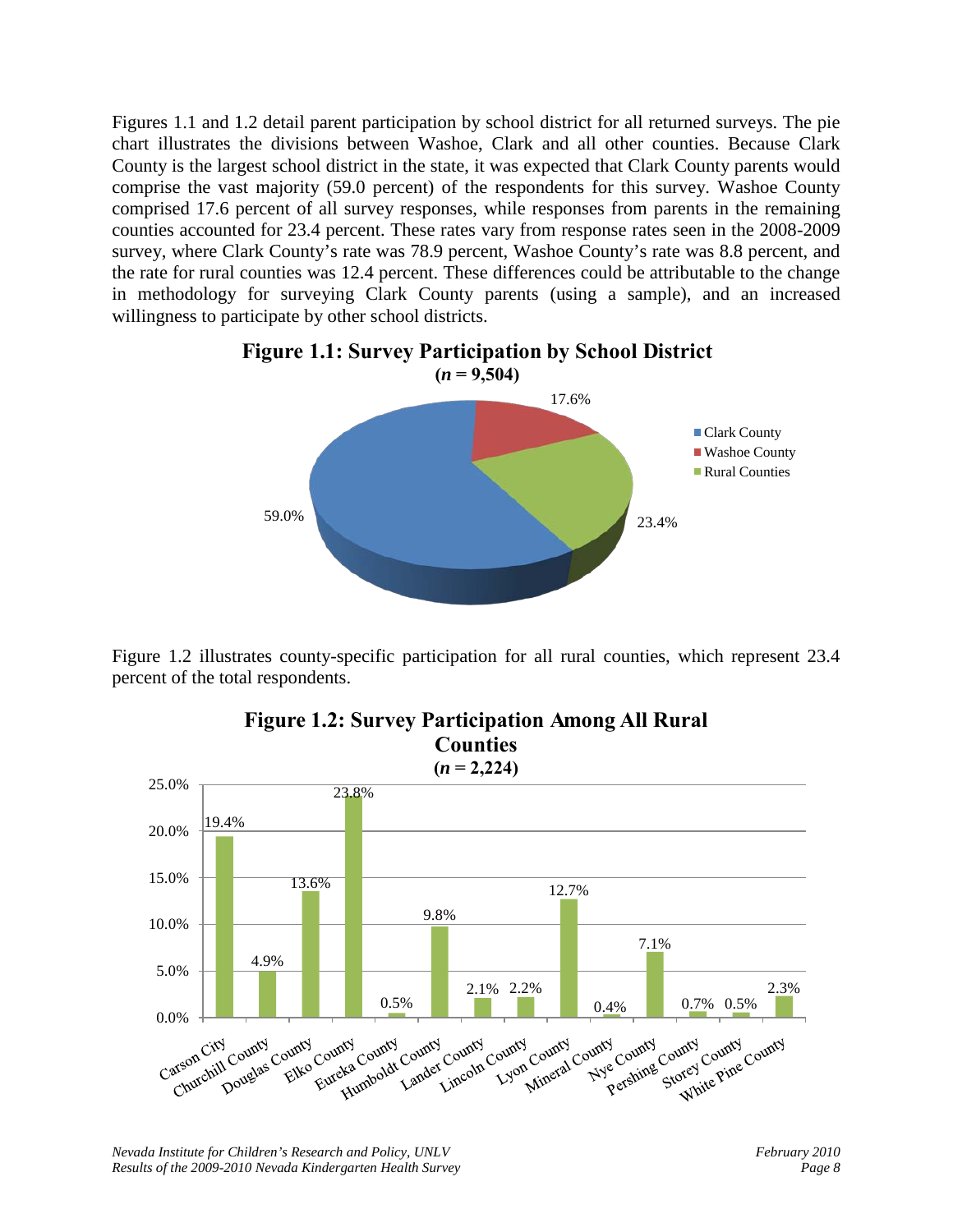#### **DEMOGRAPHICS**

The survey was created to be one page in length, with one side written in English and the reverse side written in Spanish. Of the 9,504 completed surveys, the majority of parents (82.9 percent) completed the survey in English, while 17.1 percent completed it in Spanish.

Additionally, information on the gender of the kindergarten student was collected. Among the respondents that answered this question, the distribution was split nearly equally between males (49.8 percent) and females (50.2 percent). Approximately 4.9 percent of the sample (465 respondents) left this question blank.

Parents were also asked to respond to questions regarding their annual household income, the child's race/ethnicity, and the child's pre-school setting prior to kindergarten. Data for each of these questions are presented in Figures 1.3 through 1.5 below, with all percentages calculated using the total number of completed responses rather than the total number of returned surveys.

Figure 1.3 illustrates the income distribution among parents participating in the survey. According to the U.S. Census Bureau Small Area Income and Poverty Estimates, the 2008 estimated median household income in Nevada was \$56,432. This median income represents the middle value of a distribution, and is the best measure of central tendency to reduce the impact of outliers (very high or very low incomes) in the distribution. In this survey, parents reported lower annual household incomes, with 52.5 percent of all respondents reporting income below \$45,000. This represents an increase of nearly 2 percentage points from 2008-2009 school year baseline data, indicating that more families are earning less than in the previous year of the survey. Approximately 47.6 percent of respondents reported incomes of \$45,000 or more, a decrease of about 2 percentage points from baseline data.



**Income Ranges**

## **Figure 2.1: Annual Household Income**

*Nevada Institute for Children's Research and Policy, UNLV* February 2010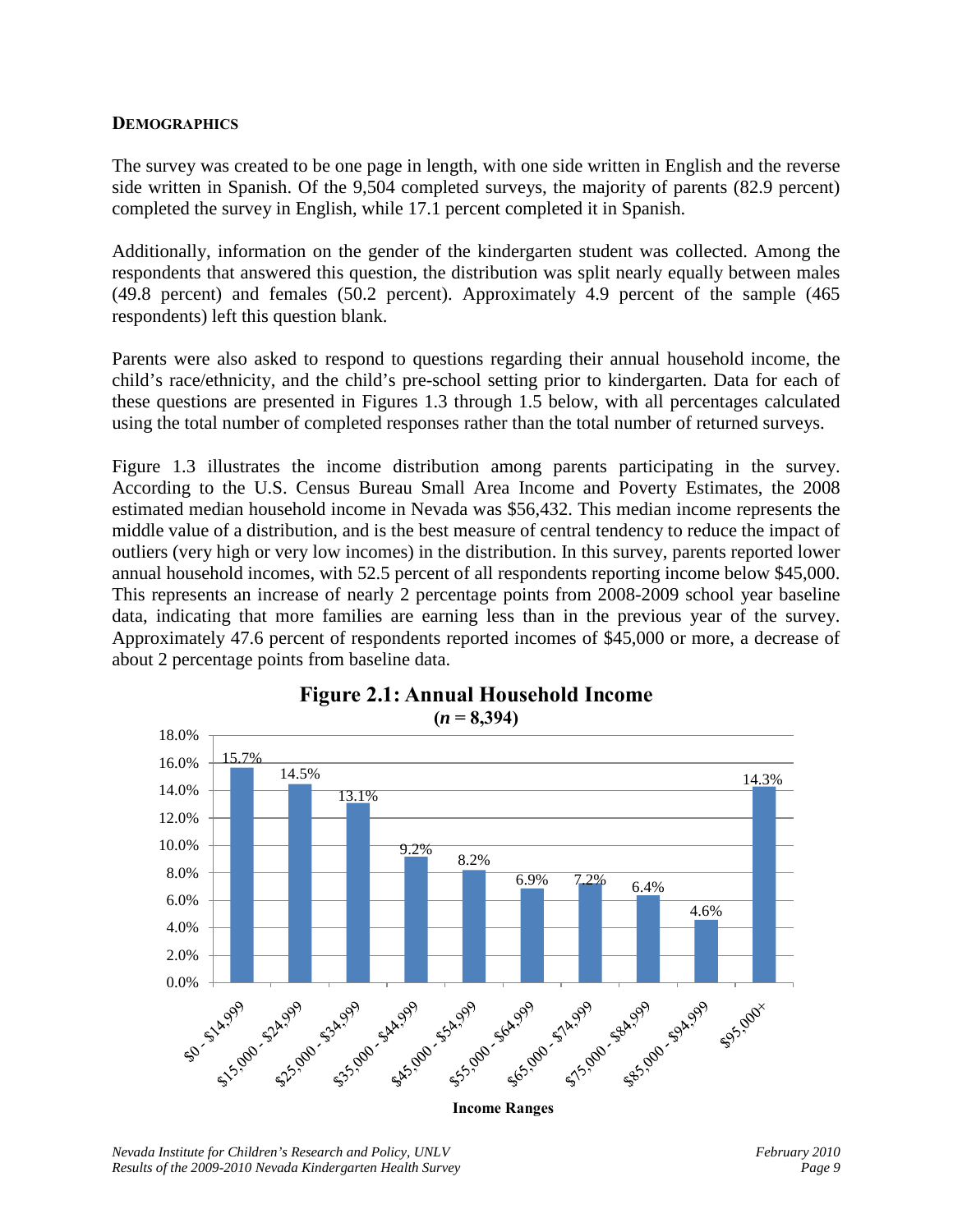Responses indicating the race/ethnicity of the kindergartener are roughly similar in distribution to the race/ethnicity percentages most recently estimated by the U.S. Census Bureau for the entire population in Nevada. However, there were proportionally fewer Caucasians and more people of Hispanic origin responding to this survey than seen in Nevada's Census estimates. Figure 1.4, below, provides more detail.



# **Figure 2.2: Child's Race/Ethnicity**

**Race/Ethnicity**

\* Nevada state data from 2008 Census QuickFacts (http://quickfacts.census.gov)

The survey also asked the type of pre-school setting, if any, participants' kindergarteners had attended in the twelve months prior to kindergarten. Over one-third (38.2 percent) of respondents indicated that their kindergartener had stayed at home in the prior year, not attending pre-school. Approximately 21.3 percent of respondents stated that the kindergartener had attended a private facility for pre-school care, while 12.6 percent of kindergarteners attended a Head Start program.

Please note that this question was one of two questions that varied between the English and Spanish versions of the survey. The response choice "home-based care" was not available on the Spanish survey, but was available on the English version. Therefore, the overall distribution of pre-school settings shown in Figure 2.3 may be slightly skewed.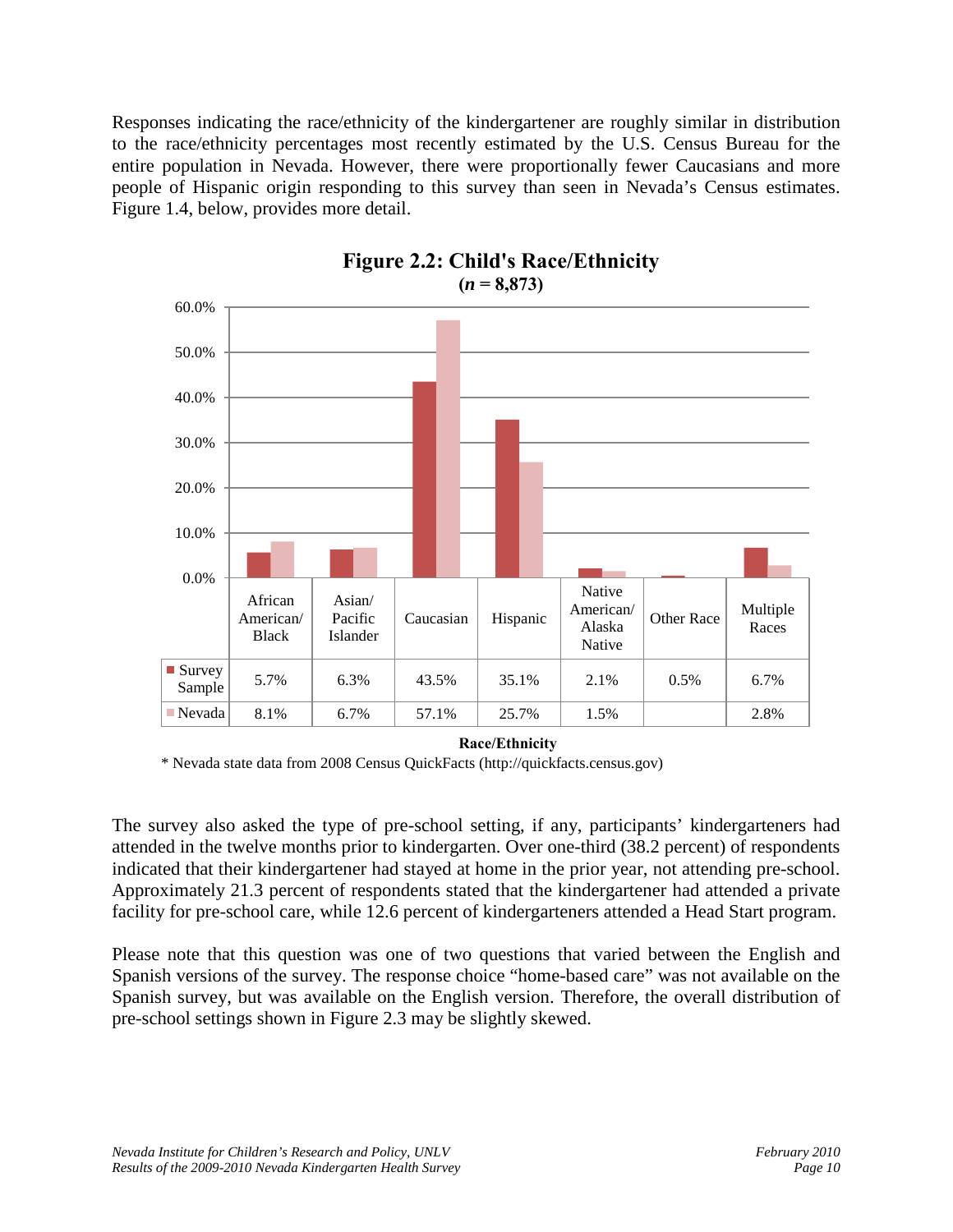

#### **Figure 2.3: Child's Type of Pre-School Setting During Past Twelve Months**  $(n = 9,258)$

\* Please note that the choice "Home-Based Care" was not available on the Spanish version of the survey.

#### **INSURANCE STATUS**

Many children in Nevada and across the country are uninsured. According to the U.S. Census Bureau Current Population Survey, approximately 9.9 percent of children under the age of 18 in the United States are uninsured, while 19.1 percent of children under the age of 18 in Nevada are uninsured. Nevada has consistently ranked near the bottom of nationwide rankings with regard to the number of children covered by health insurance.

A correlation exists between children's health insurance status access to health care services. Research indicates that uninsured children are less likely to have access to the care they need and are more likely to have poorer health outcomes than insured children. For example, uninsured children were nearly ten times as likely as insured children to have an unmet health need (Robert Wood Johnson Foundation, 2005). Nevada has been ranked the second highest in the country among uninsured children not receiving any care, at 43.4 percent of children (Robert Wood Johnson Foundation, 2005).

In this study, participants were asked whether or not their child had health insurance. Approximately 81.6 percent of parents surveyed indicated that their child had some type of health insurance coverage, while 17.8 percent of participants stated their child had no coverage. These percentages are nearly identical to percentages found in baseline data. Of the children who had health insurance, a majority of parents indicated that their child (58.5 percent) had private health insurance coverage, while 27.9 percent of children had public health insurance (either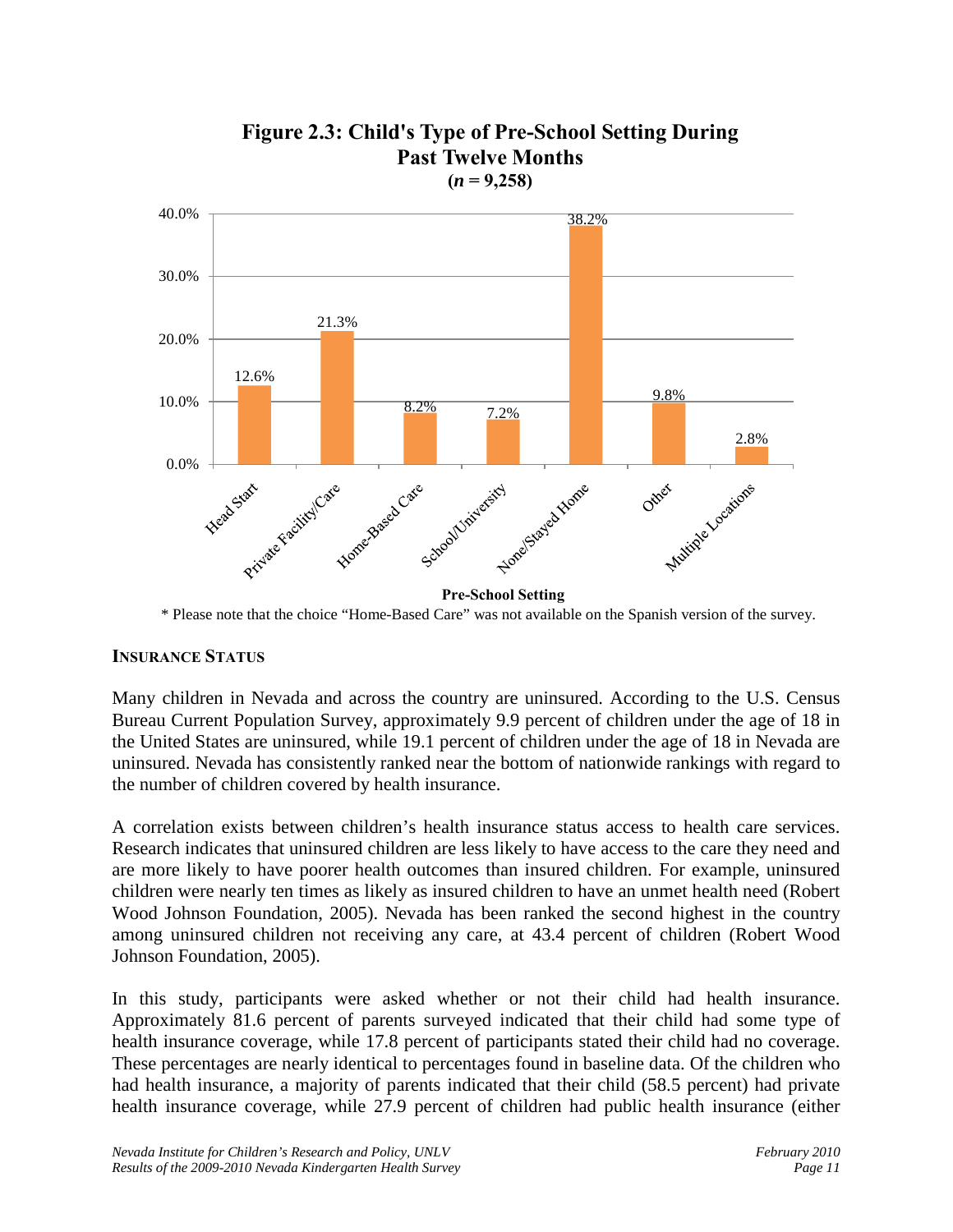Medicaid or Nevada Check Up). These percentages are considerably different from baseline data percentages, where 72.2 percent of respondents indicated their child had private health insurance and 24.1 percent had public health insurance.

Approximately 11.2 percent of respondents indicated that their child had some "other" type of health insurance not listed on the survey questionnaire. These "other" types of insurance ranged from coverage provided through the military or a Native American reservation, or were unclear responses that were difficult to recode into one of the survey categories. It is possible that some of these "other" types of insurance could indeed be added to the private or public survey categories. In addition, 2.3 percent of respondents selected multiple types of health insurance for their children, which are categorized as "multiple" in Figure 3.1. The majority of these responses specified that their child had both Medicaid and a private form of health insurance, or Medicaid and Nevada Check Up.



**Figure 3.1: Survey Responses Concerning Types of** 

The above statistics are similar to national trends in children's health insurance coverage, although there are some differences in the percentage of children insured by public programs. A recent study by the Kaiser Family Foundation (2008) found that more than 31.2 percent of children in the United States are covered by public health insurance, while this study indicates that 27.9 percent of children entering kindergarten are covered by public health insurance. The survey sample percentage may be reflective of greater barriers to enrollment in Nevada's public health insurance programs.

Not surprisingly, children from families with a lower household income are more likely to be uninsured (see Figure 2.2). Over 25.0 percent of children living in households with an annual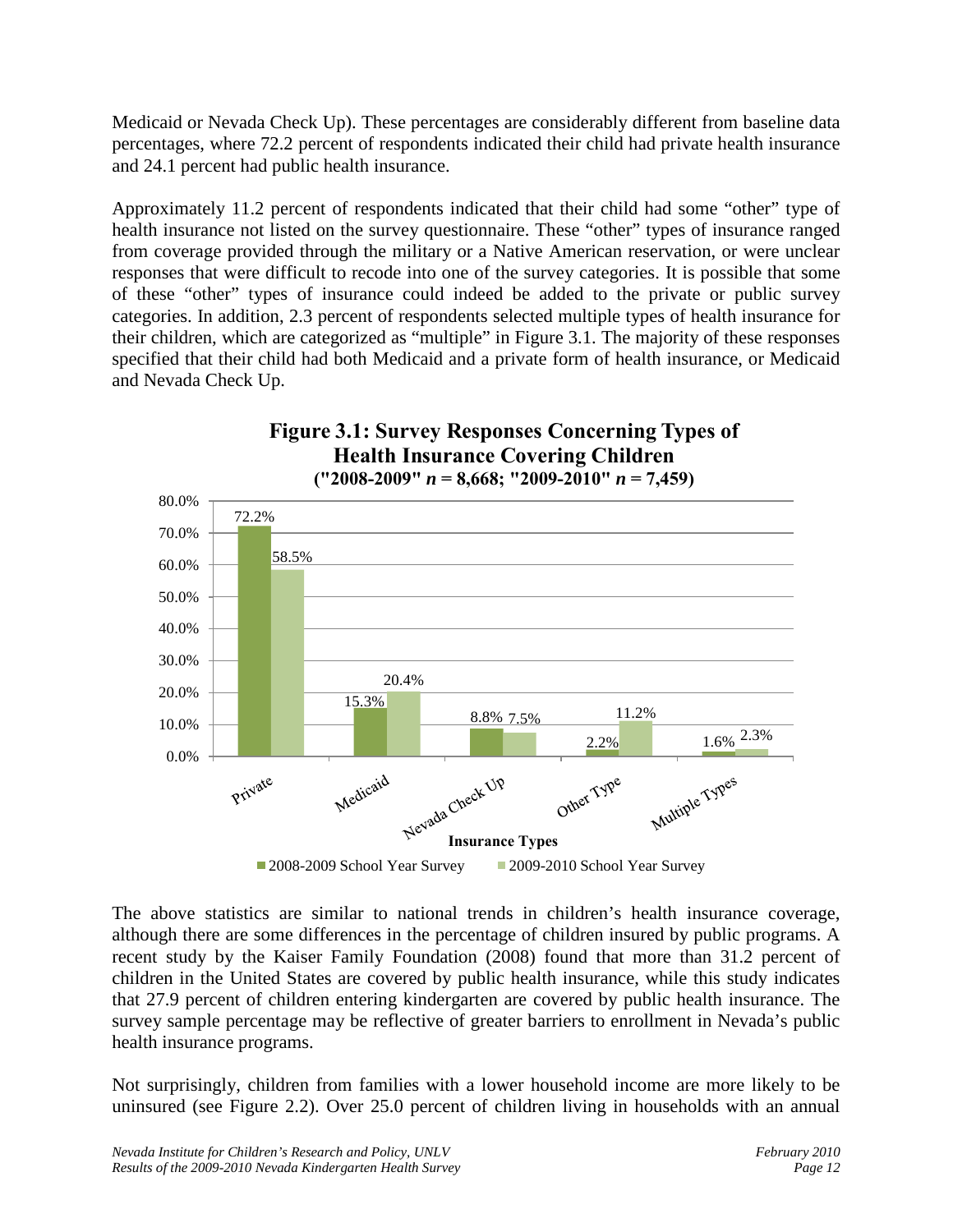income of less than \$25,000 have no health insurance, similar to baseline data, while 2.0 percent or less of children in households with income of \$75,000 or more have no health insurance. This correlation between income and insurance status reflects the lack of both access to and affordability of private health insurance options for lower- and middle-income families. The same Kaiser Family Foundation (2009) study found that of those lower- and middle-income families that had access to private health insurance coverage, only 19 percent could afford the premiums.



#### **Figure 3.2: Annual Household Income by Child's Insurance Status**

**Household Income**

\* These findings are significant at p=.000.

\*\* Percentages are calculated out of the number within each insurance category.

Figure 3.2, detailing the relationship between race/ethnicity and insurance status, shows that the majority of children who are uninsured are Hispanic (55.5 percent), followed by Caucasian children (26.6 percent). Compared to baseline data, the percentage of Hispanic respondents with no insurance has decreased about 3 percentage points, while the percentage of uninsured Caucasian respondents has increased about 4 percentage points. Research indicates that in Nevada and across the United States, Hispanic populations are much more likely to be uninsured than Caucasian populations (Robert Wood Johnson Foundation, 2005). In Nevada and other states with a relatively large percentage of Hispanic immigrants, the rates of uninsured children are typically even higher. For instance, U.S. Census Bureau data estimate that approximately 30.7 percent of Hispanics across the country are uninsured (DeNavas-Walt et al., 2008). Although many uninsured Hispanic children that are part of immigrant families are eligible for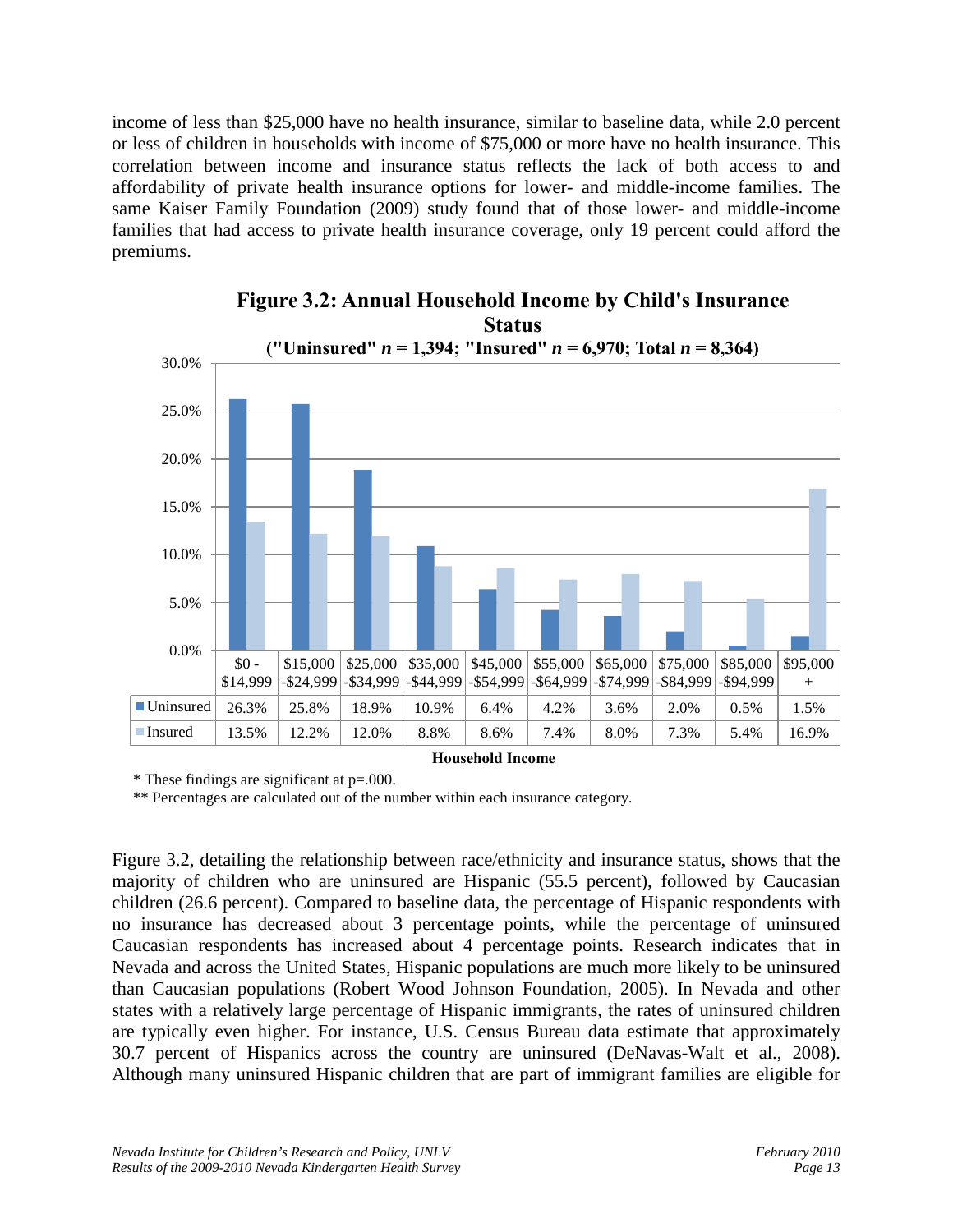public health insurance, barriers to enrollment continue to impede these children from obtaining insurance coverage.



**Figure 3.3: Child's Race/Ethnicity by Child's Insurance** 

\* These findings are significant at p=.000.

\*\* Percentages are calculated out of the number within each insurance category.

#### **ACCESS TO HEALTHCARE AND COMPLIANCE**

Barriers to accessing health care are those structural, procedural, or situational mechanisms that hamper children's ability to receive health care services. When asked about accessing health care for their child, 79.6 percent of survey respondents indicated that they had not experienced barriers. However, 20.4 percent of participating parents had experienced at least one barrier. The majority of these respondents had difficulty due to either a lack of insurance or a lack of funds for health care services.

Most parents of uninsured children cannot afford to pay the high out-of-pocket costs charged for medical services. A recent report examining uninsured families found that financial barriers were less likely to be an issue for lower-income families with an insured child or children (Kaiser Family Foundation 2009). Even if children are covered by health insurance, other financial barriers such as high co-pays or premiums are likely to impede children's access to health care.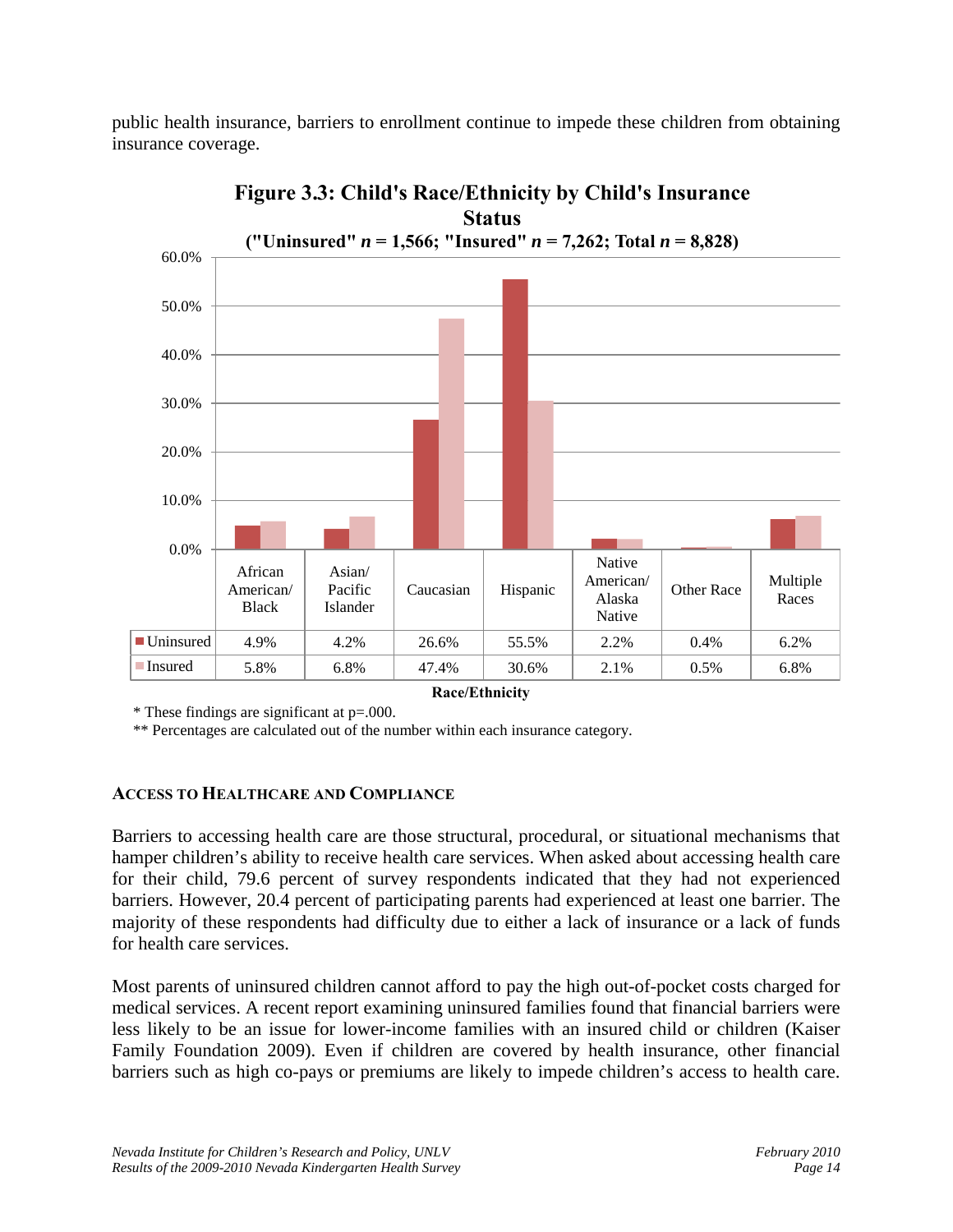A combination of these financial barriers may result in many parents foregoing necessary medical care for their children.

Responses in the "other" category for this question included: not having adequate insurance coverage, wait times for medical appointments, and language barrier problems. This category was not mutually exclusive, meaning that respondents could indicate multiple barriers.

Of all respondents experiencing one or more barriers to accessing health care, a disproportionate percentage were Hispanic, at 40.3 percent compared to 35.1 percent of Hispanics in the overall survey sample. Conversely, 38.9 percent of Caucasians experienced a barrier, compared to 43.5 percent of Caucasians in the overall sample.

Interestingly, more respondents with health insurance reported a barrier than did respondents without health insurance (51 percent versus 49 percent). This may be because, while having health insurance may improve one's ability to obtain health care, it also can contribute to unique access barriers, such as identifying medical providers that accept a particular insurance plan, or submitting necessary paperwork for coverage. In addition, 44.7 percent of respondents reporting a barrier had an annual household income of less than \$25,000, and 62.2 percent of such respondents had a household income of less than \$35,000.

Please note that this question was the second of the two questions that varied between the English and Spanish versions of the survey. The response choice "lack of money" was not available on the Spanish survey, but was available on the English version. Therefore, the overall distribution of types of barriers shown in Figure 4.1 may be slightly skewed.



# **Figure 4.1: Survey Responses Concerning Types of**

\* Please note that the choice "Lack of Money" was not available on the Spanish version of the 2009-2010 survey.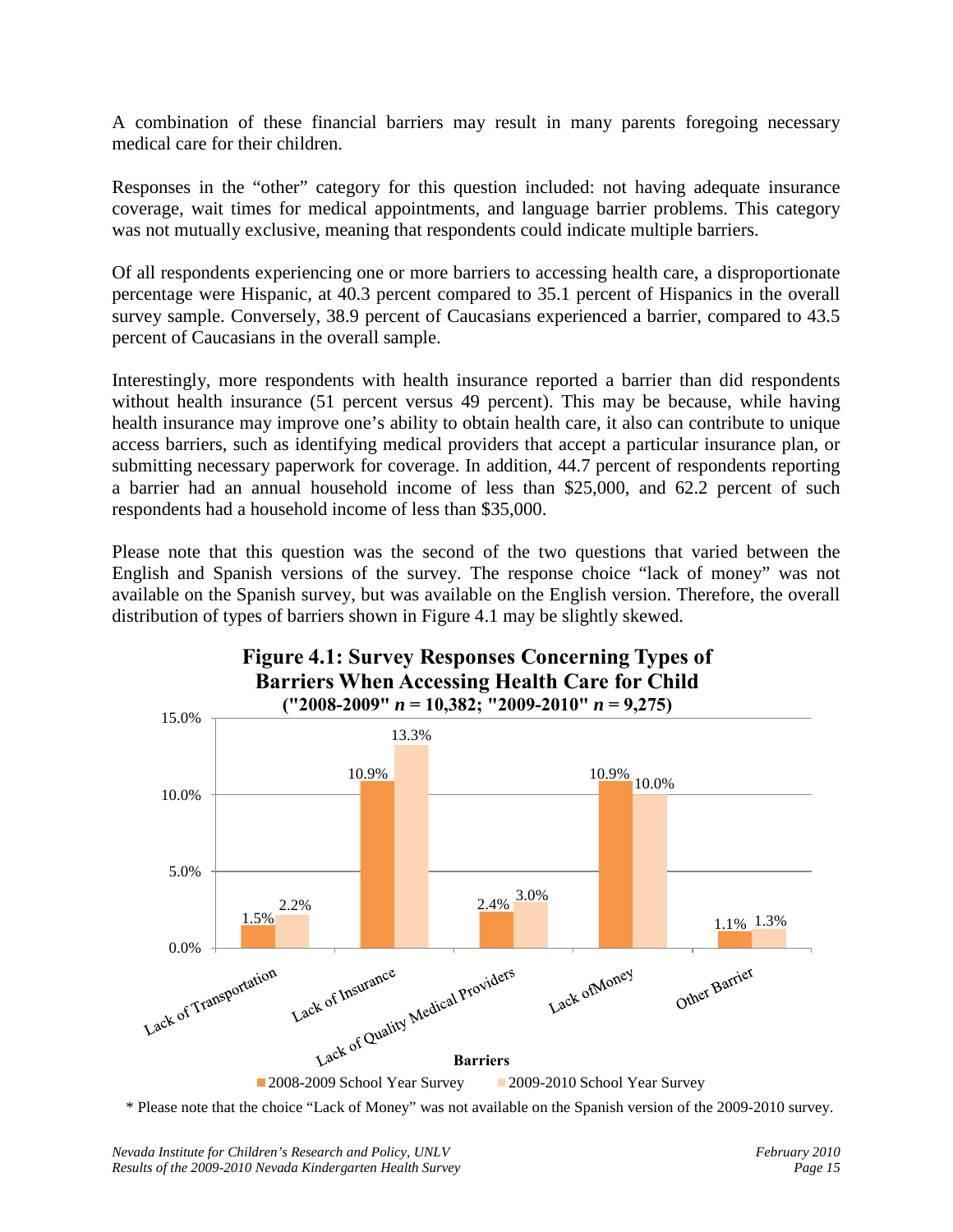Parents were also asked if they were generally able to follow the recommendations provided by their child's doctor. The majority (86.2 percent) of respondents indicated that they followed their child's doctor's recommendations all of the time. Only 2.3 percent of respondents reported that they followed their child's doctor's orders 'none of the time'. Compared to baseline data, the percentage of respondents following doctor's recommendations all of the time increased by about 2 percentage points, but the percentage never following recommendations also increased by 1 percentage point.

If parents indicated anything other than "all of the time" in response to this question, they were asked to list any reasons for their inability to comply with the doctor's recommendations. The most frequently listed reasons concerned financial barriers, such as not being able to afford the prescribed care plans because of lack of insurance or inadequate income. Other reasons included various accessibility issues, including inconvenient scheduling of appointments and treatments or a lack of adequate transportation. The remaining responses indicated a lack of trust in medical providers, forgetting to administer medications, a feeling that the parent knew best for caring for the child, or the belief that the child no longer needed the care plan because he or she was feeling better.



#### **Figure 4.2: Survey Responses Concerning Ability to Follow Doctor's Recommendations for Child's Care ("2008-2009"** *n* **= 10,674; "2009-2010"** *n* **= 9,263)**

#### **ROUTINE CARE**

Access to routine medical care services is a major factor contributing to a child's health status. Routine care includes basic health care services such as immunizations, vision screening, and child well visits. Having access to routine medical check-ups is one key indicator that contributes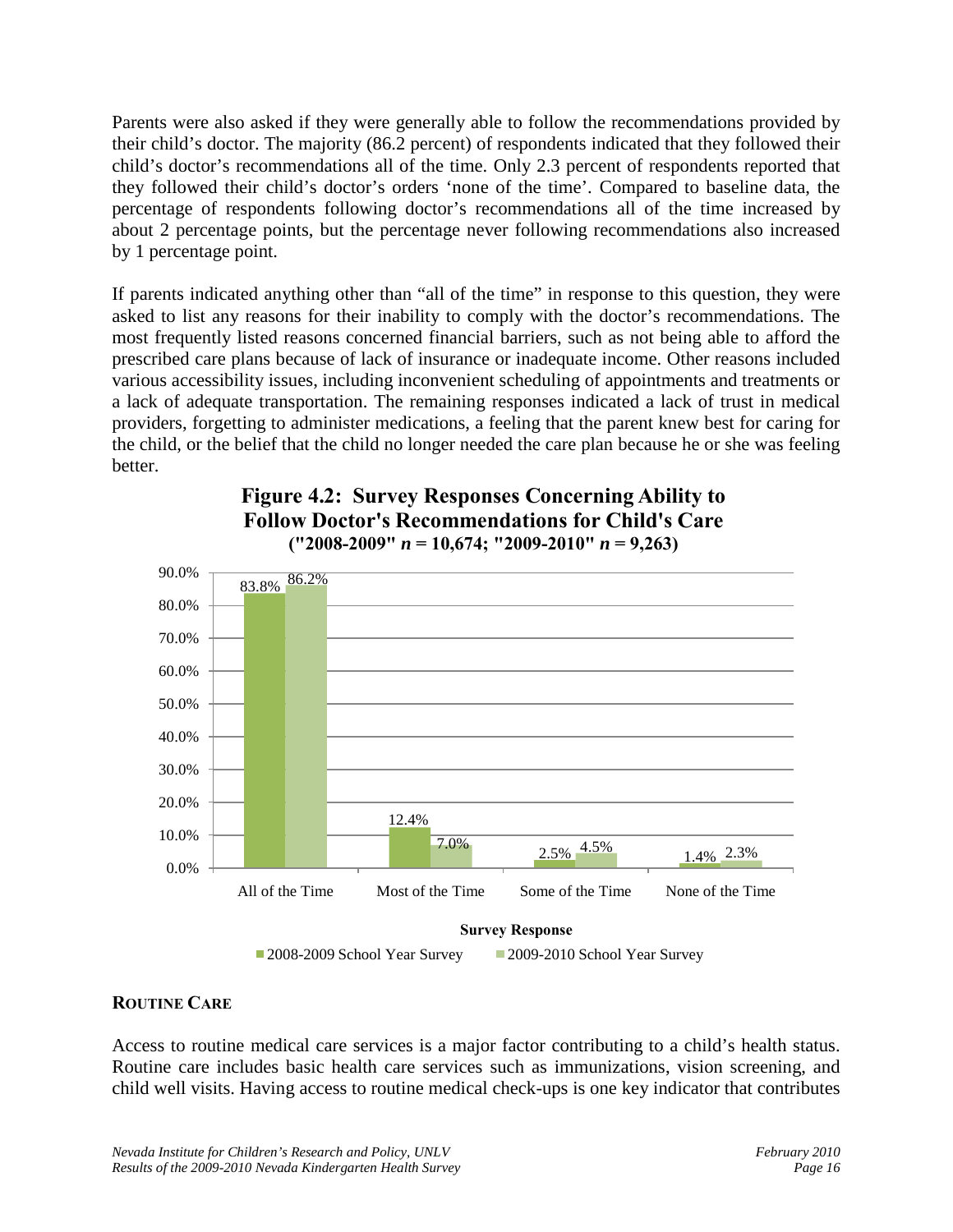to a child's health and well-being. Children without health insurance are more likely to miss out on routine care than insured children. Children without a regular source of care are nine times more likely to be hospitalized for a preventable problem (Shi, et al., 1999).

Having access to regular primary care services, or a medical home, is another key indicator of children's overall health status. Primary care providers, which include physicians, physician's assistants, and nurses in general practice, offer routine personalized medical care to children. They provide a medical home where children can get basic care services, such as annual checkups. Children that have access to a regular primary care provider who is in charge of coordinating and organizing their care tend to have a better health status than children without access to a primary care provider (Starfield, Shi & Macinko, 2005).

Survey results indicate 83.7 percent of kindergarteners had at least one routine check-up in the twelve months prior to the date of the survey. Similarly, 80.5 percent of kindergarteners have a primary care provider for their health care needs. Both of these percentages are similar to the percentages found in baseline data.





Has your child been seen by a medical provider for a routine check-up in the past twelve months?

Does your child have a primary care provider?

Figure 4.2 provides detail on insurance status and primary care providers. Approximately 89.7 percent of children with health care insurance also have a primary care provider, while only 10.3 percent of children without insurance have a primary care provider.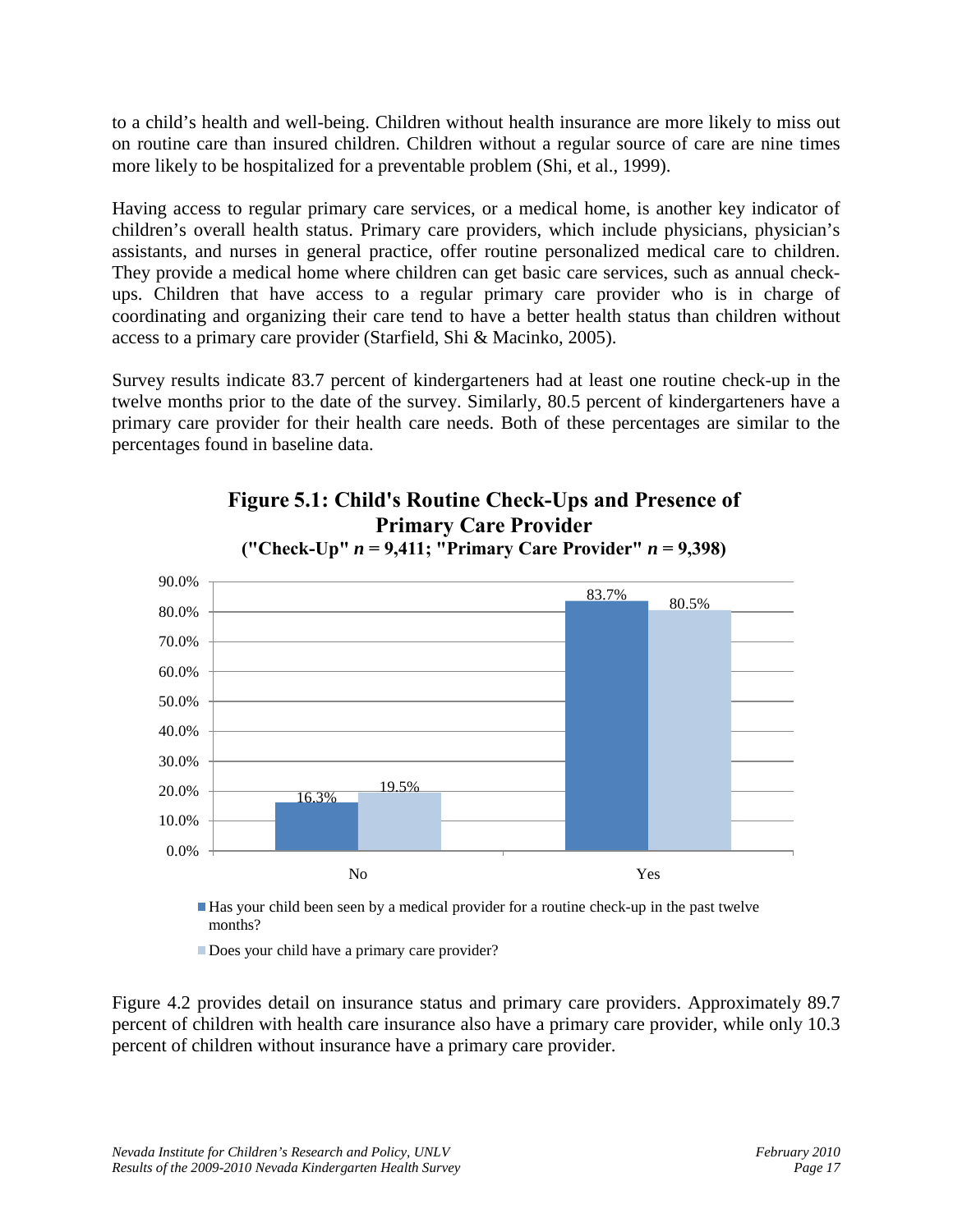

Survey results also indicate disparities in health status between insured and uninsured children. For example, Figure 4.3 shows the proportion of children with or without a primary care provider by whether they have received a routine check-up in the past twelve months. Of the children that have a primary care provider, 91.5 percent had a routine check-up in the last year. Of the children without a primary care provider, nearly half (48.4 percent) have not had a routine check-up in the last year. These percentages are similar to percentages found in baseline data.



\*\*Percentages are calculated out of the number within each PCP category.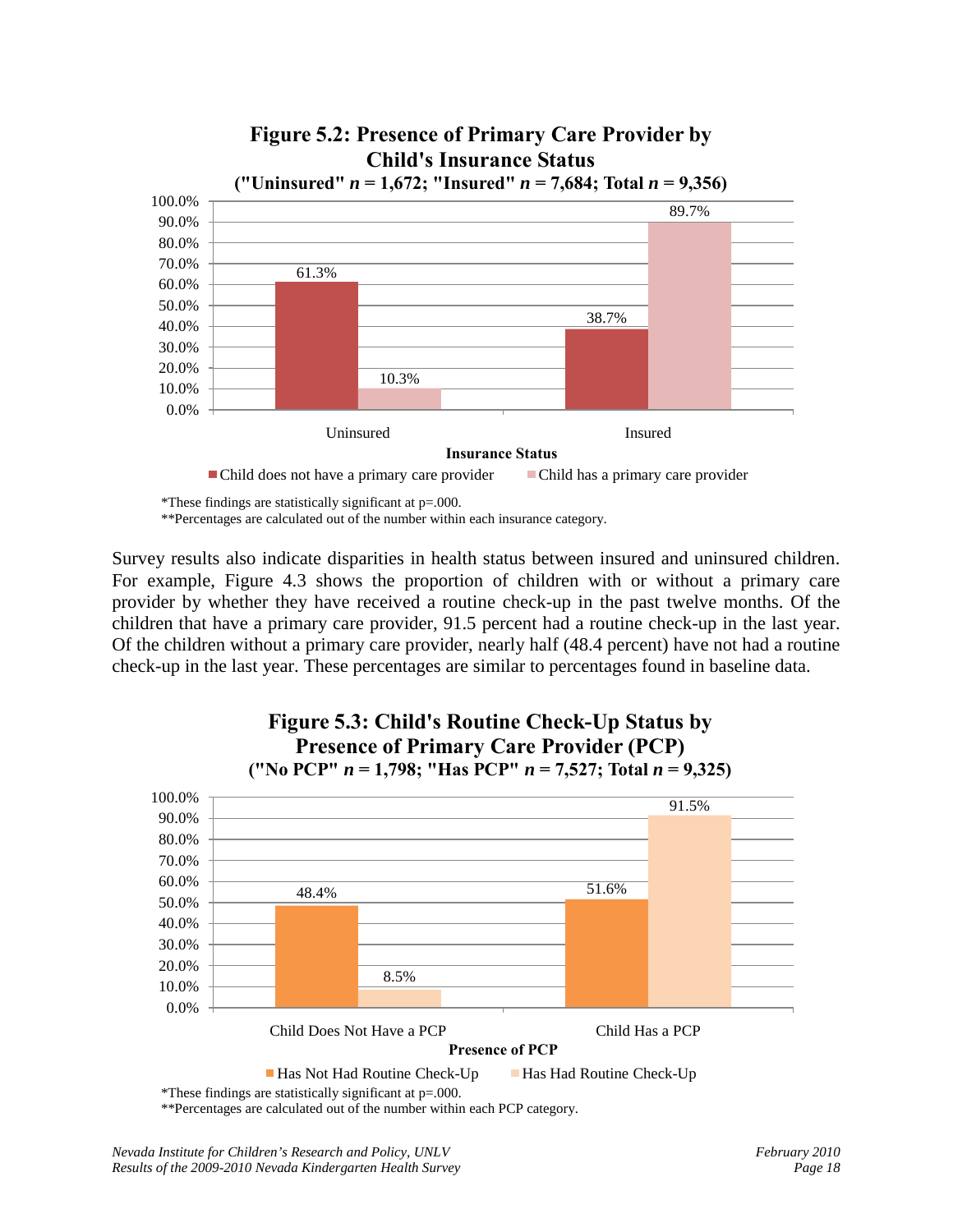#### **CARE FOR ILLNESS OR INJURY**

In recent years, a growing number of uninsured children with minor, non-life-threatening conditions have accessed health care services in emergency care facilities. This upward trend is likely related to an expanding uninsured population and higher costs for health care. Most uninsured children come from lower-income families that cannot afford to pay the high costs for medical care. These families are often forced to use hospital emergency rooms (ERs) or other urgent care facilities for non-life-threatening conditions.

Parents were asked about the frequency in the past twelve months of ER visits for nonemergency care for their child. Approximately 20.0 percent of respondents indicated they had visited an ER for a non-life threatening illness or injury at least once in the past year, a nearly 5 percentage point decrease from baseline data (see Figure 5.1). While 18.6 percent of respondents had used the ER one or two times in the past year, approximately 1.3 percent of respondents had used the ER between three and five times. However, insurance status was not a significant indicator of usage of an ER. Figure 5.2 shows the percentage of children that had been to an ER by whether or not they have health insurance. For both insured and uninsured groups, the majority of children had not been to an ER for non-emergencies in the past 12 months.



**Figure 6.1: Number of Emergency Room Visists for Non-Life-Threatening Care**

\*Percentages are calculated out of the number within each insurance category.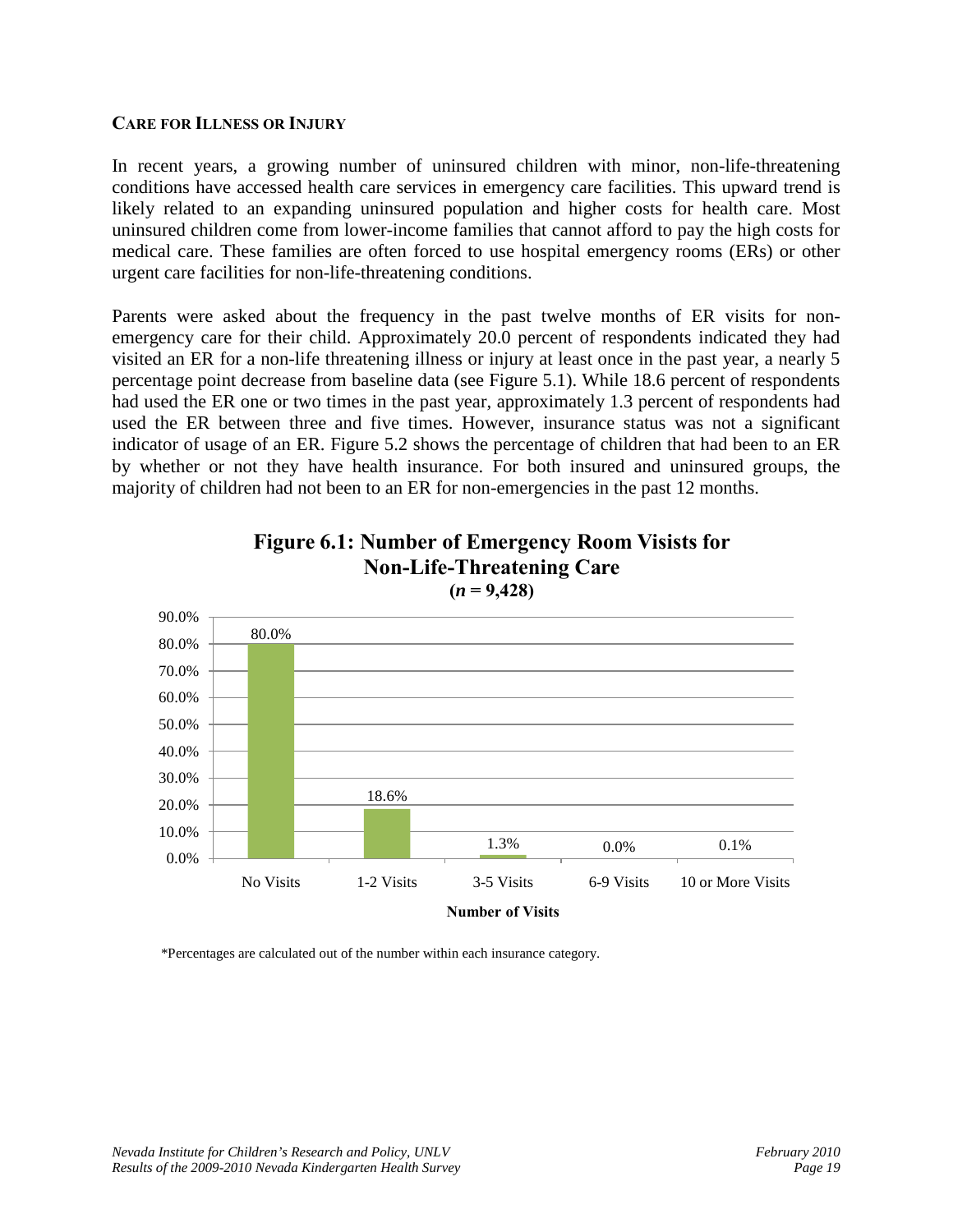

**Number of Visits**

#### **MEDICAL CONDITIONS**

Many of Nevada's children have special medical conditions. Treatment for such children is often expensive and requires a team of medical care providers, led by a primary care physician, devoted to the treatment and maintenance of such conditions. Thus, health insurance coverage is vital for children with special health conditions, as it ensures that these children have access to ongoing care and treatment. Generally, health insurance serves as a safeguard for parents and families against the higher costs necessary for the treatment and maintenance of special medical conditions. According to this year's survey results, 19.6 percent of parents indicated that their child had a medical condition requiring special treatment.

As Figure 6.1 illustrates below, 8.2 percent of respondents reported that their child had asthma. A study released by the University of Rochester Medical Center (Halterman et al., 2008) examining the health insurance status of American children with asthma found that 13 percent of children with asthma (759,000) were uninsured at some time during the year. These children were more likely than insured children to be at risk for severe complications and unnecessary hospitalizations.

Approximately 7.4 percent indicated an "other" health condition not listed on the survey. Such "other" conditions included allergies, skin ailments such as eczema, heart murmurs, speech problems, and autism. Other common health conditions included use of glasses or contacts (3.6 percent of respondents) and ADD or ADHD (1.2 percent of respondents).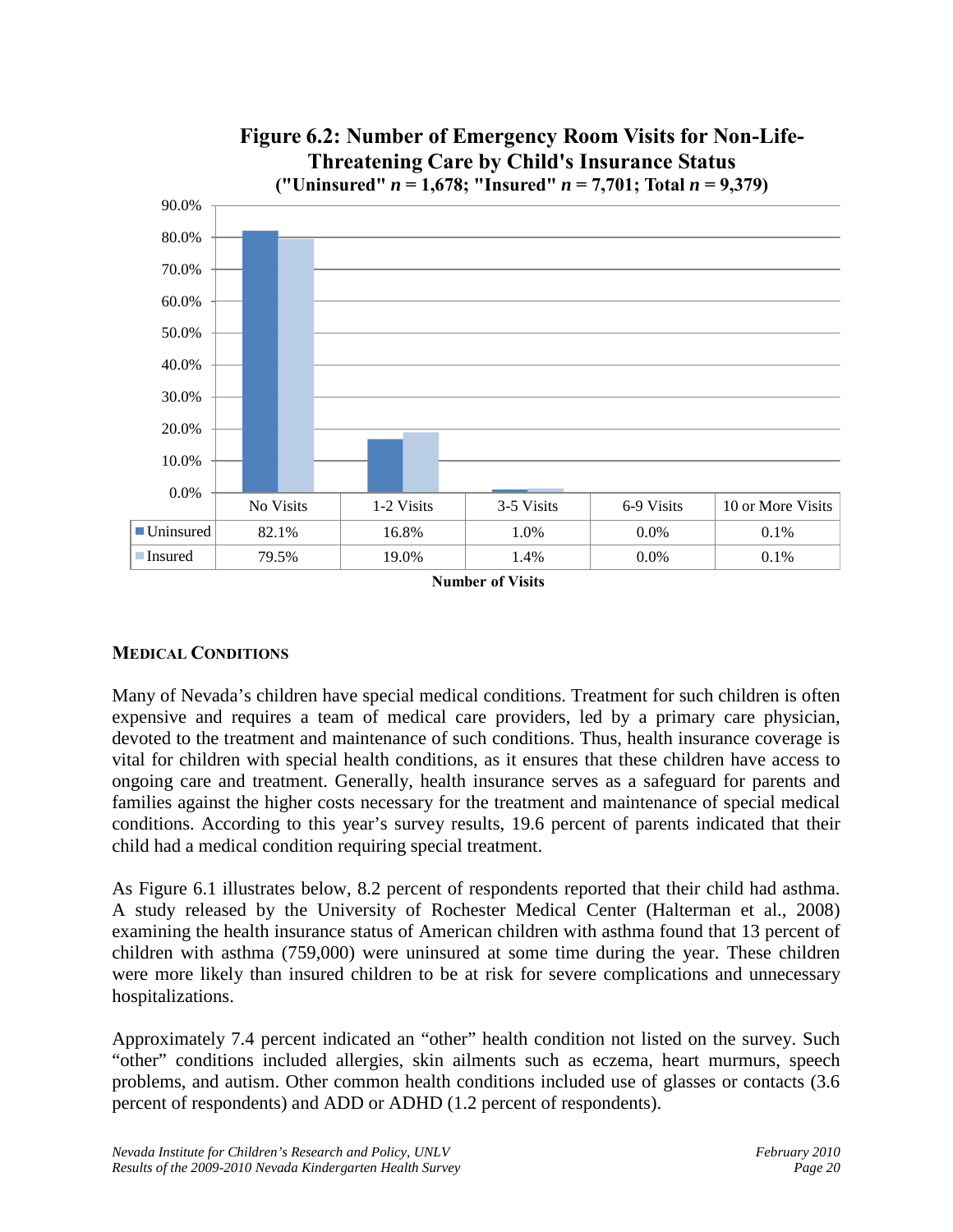

Respondents were also asked if they thought their child had a medical condition that he or she has not seen a doctor for. The majority of parents reported that this was not an issue, with only 3.4 percent of uninsured or 1.3 percent of insured respondents indicating that their child may have a medical problem that could require a doctor's care. When considering only those respondents who indicated their child may have an untreated medical condition, 36.8 percent of the parents were uninsured, a figure comparable to baseline data.



<sup>\*</sup>These findings are statistically significant at p=.000.

\*\*Percentages are calculated out of the number within each insurance category.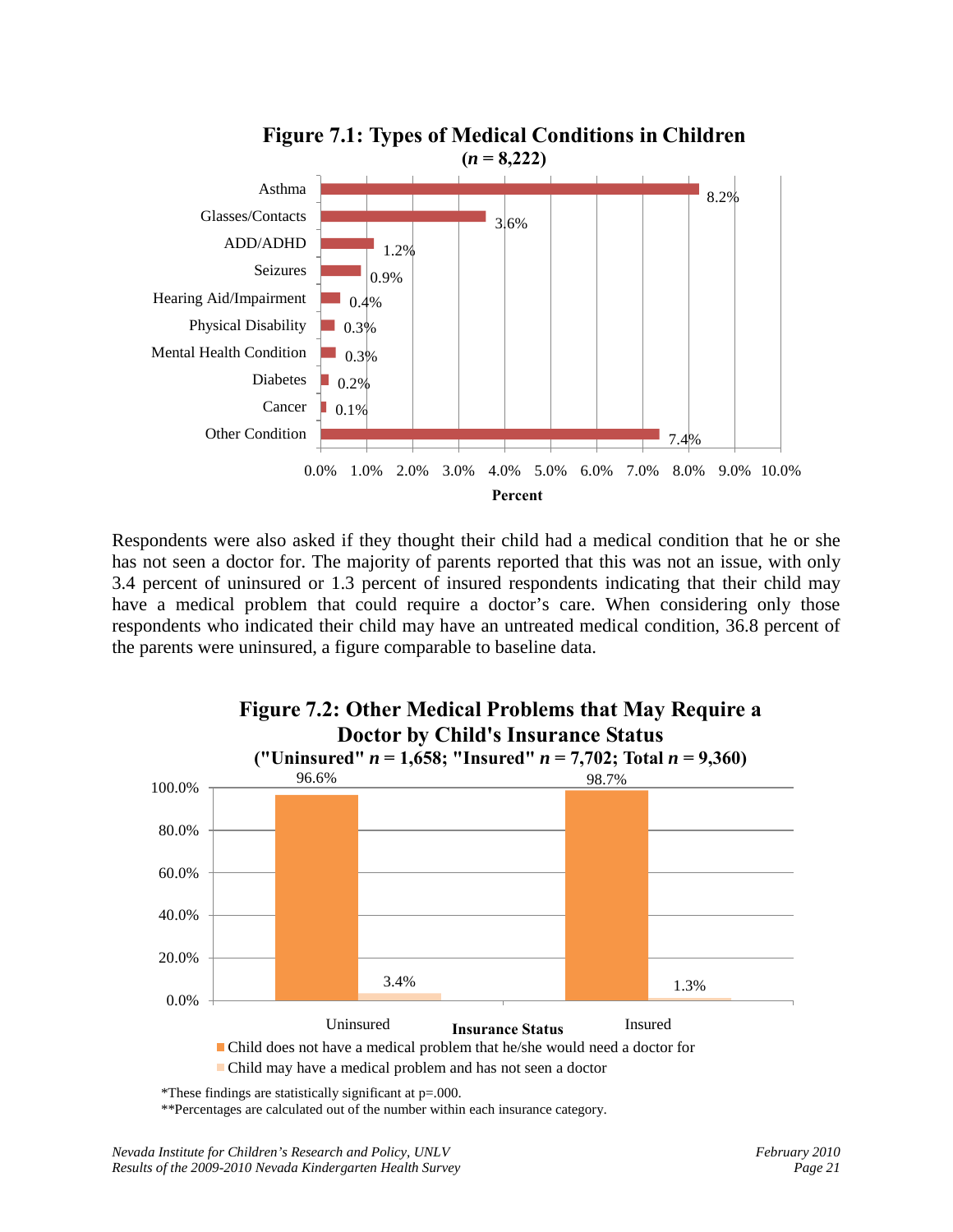#### **DENTAL CARE**

Routine dental care is also important to children's health and daily functioning. Children without access to regular dental care are more likely to experience dental problems, such as dental cavities and tooth abscesses. These children also miss more days of school than children without dental problems. Research also indicates that uninsured children are much more likely to have unmet dental needs. One study found that 2 percent of insured children had an unmet dental need whereas 8 percent of uninsured children had an unmet dental need (Child Trends, 2004). Additionally, uninsured children are 1.5 times more likely to not have received preventative care in the last year and 3 times more likely to have an unmet dental need than insured children (Liu et al., 2007).

To prevent oral health problems, it is generally recommended that children receive regular dental check-ups every six months to a year. In this survey, 29.7 percent of survey respondents indicated that their kindergartener had not seen a dentist in the past twelve months, a decrease of nearly 3 percentage points from baseline data. Nearly 44 percent of kindergarteners in this sample have already had a cavity, while 56 percent of kindergarteners have not. Interestingly, more children that have visited a dentist in the past year have had a cavity (52.2 percent), and more children that have not visited a dentist have not had a cavity (76.9 percent). This is likely because visiting a dentist alerts parents of any cavities a child may have, and so the children who have not visited a dentist may actually have undiagnosed cavities.



#### **Figure 8.1: Child's Dental Visit and Presence of Cavities ("Dentist"** *n* **= 9,449; "Cavity"** *n* **= 9,238)**

■Has your child seen a dentist in the past twelve months? ■Has your child ever had a cavity?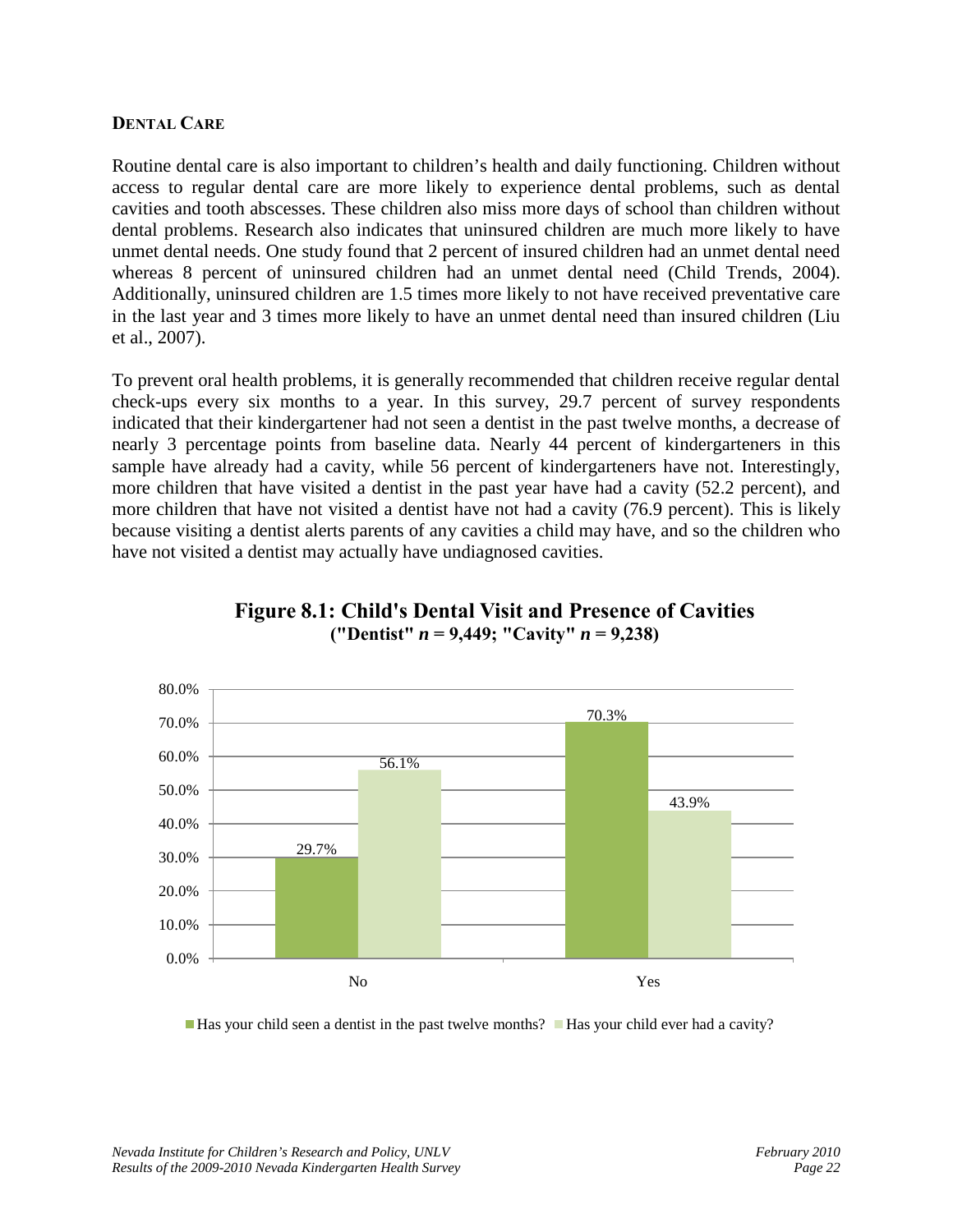

**Figure 8.2: Presence of Cavities by Child's Dental Visit ("No Dentist"** *n* **= 2,607; "Dentist"** *n* **= 6,600; Total** *n* **= 9,207)**

#### Has Not Had Cavity Has Had Cavity

#### **MENTAL HEALTH**

Many of Nevada's children have mental health conditions that require specialized treatment from mental health providers. It is important that these children have regular access to mental health services. This is particularly true for young children entering the elementary school system. Without access to mental health care providers to manage and treat their conditions, children with mental health conditions are more likely to experience learning difficulties and developmental delays (Child Trends, 2004).

The survey results indicated only 3.9 percent of respondents have tried to access mental health services for their children, a percentage similar to baseline data. Of the respondents who have tried to access these services for their child, nearly one third (32.2 percent) reported having trouble obtaining the services. In addition, of those who have tried to access services, nearly all (89.3 percent) had health insurance, while only 10.7 percent of respondents without health insurance had ever tried to obtain mental health services. A disproportionate share of respondents at the lowest household income range (\$0-\$14,999) tended to have tried to access services (21.3 percent versus 15.7 percent of respondents in this income range in the overall sample), though these figures are not statistically significant. Other income ranges were generally comparable to the overall sample. The race/ethnicity distribution of respondents trying to access mental health services was comparable to the overall distribution in the sample.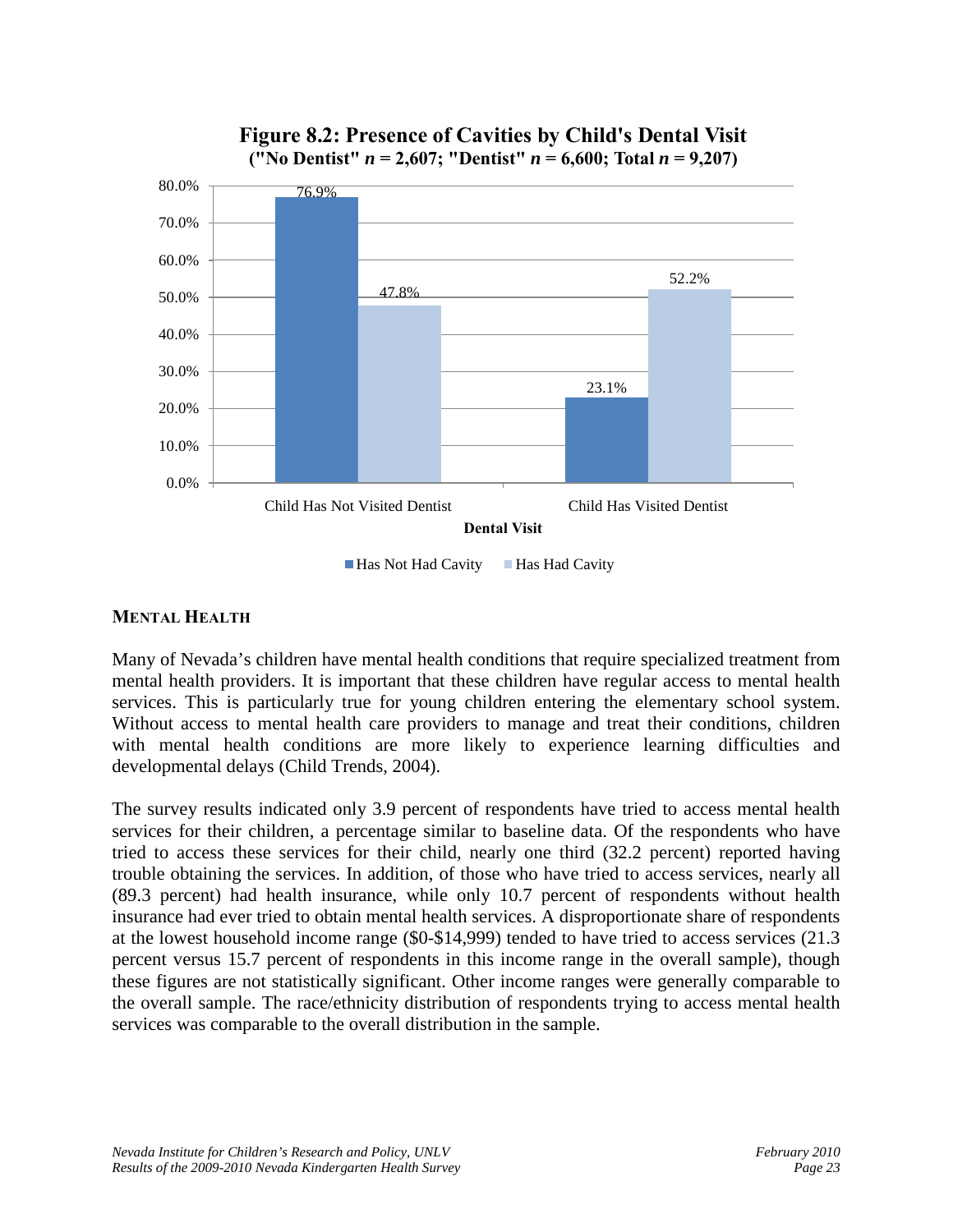

#### **Figure 9.2: Obtaining Mental or Behavioral Health Services for Child by Child's Insurance Status ("Has Not Tried to Obtain"**  $n = 9,030$ ; "Has Tried to Obtain"  $n = 365$ ; Total  $n = 9,395$ )

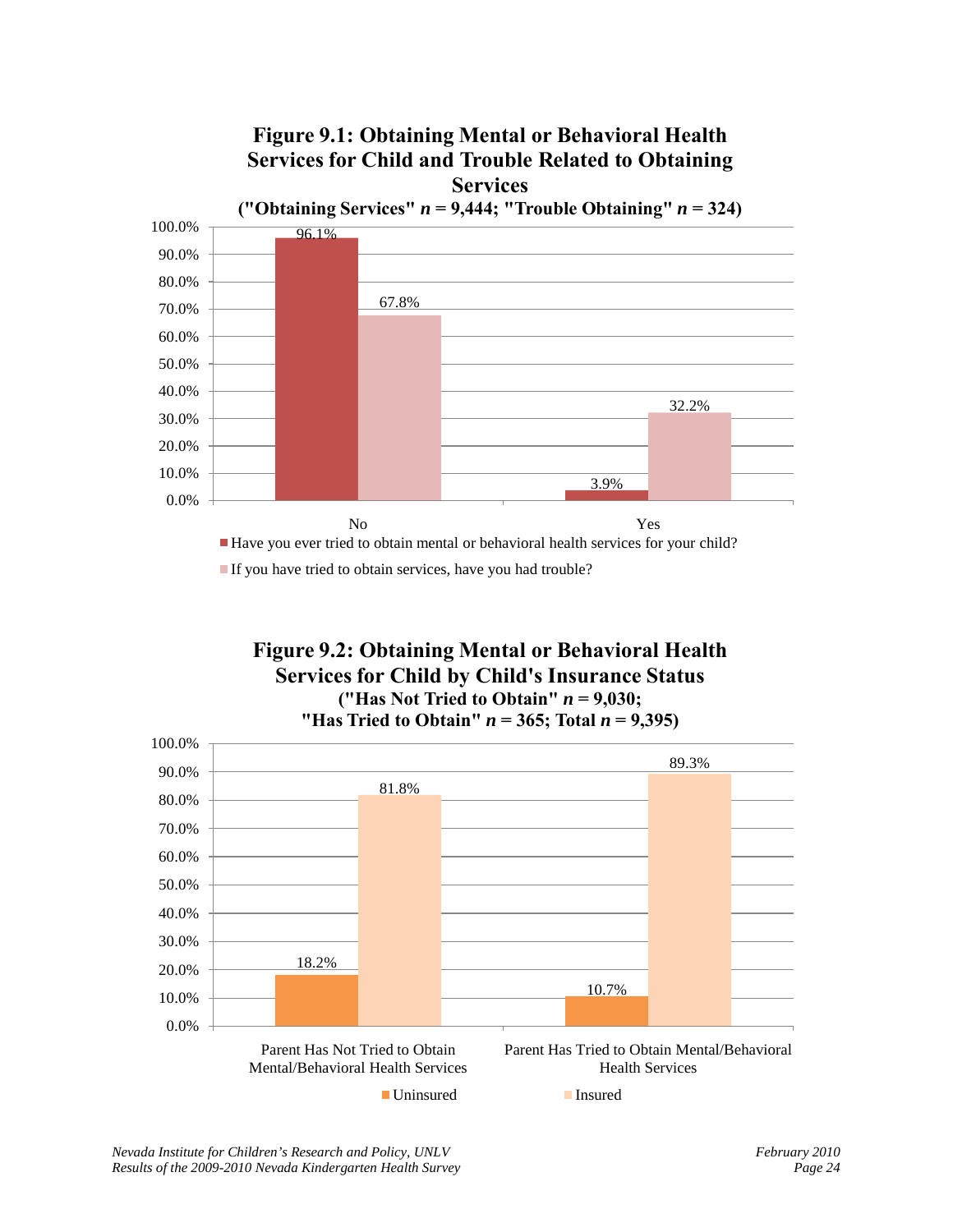#### **IMMUNIZATIONS**

Immunizing children in Nevada is important to preventing the spread of certain childhood diseases and avoiding public health outbreaks. According to the Centers for Disease Control and Prevention (CDC) (2006), vaccinations are particularly important for children, as they have lower disease-fighting immunity than adults and may be more susceptible to complications. Getting children immunized also protects the community by preventing the spread of infectious diseases.

It seems that most of Nevada's parents understand the importance of immunizing their children against diseases. Approximately 94.5 percent of parents would still immunize their child even if immunizations were not required by law, a rate nearly identical to baseline data. However, 508 parents (5.5 percent) indicated that they would not have their child immunized if it were not required by law. The demographics for these respondents were very similar to the demographics for the entire sample. However, 54.9 percent of parents responding that they would not immunize their child were Caucasian, compared to 43.1 percent of Caucasian respondents who would immunize their child. In the survey sample overall, 43.5 percent of respondents were Caucasian.



#### **Figure 10.1: Survey Responses Concerning Decision to Immunize if Immunizations Were Not Required ("2008-2009"** *n* **= 10,706; "2009-2010"** *n* **= 9,231)**

To ensure all children receive their immunizations on schedule, there is a broad array of organizations and clinics around Nevada that offer low-cost immunizations for children. Some common locations that offer immunizations for children include: primary care provider offices,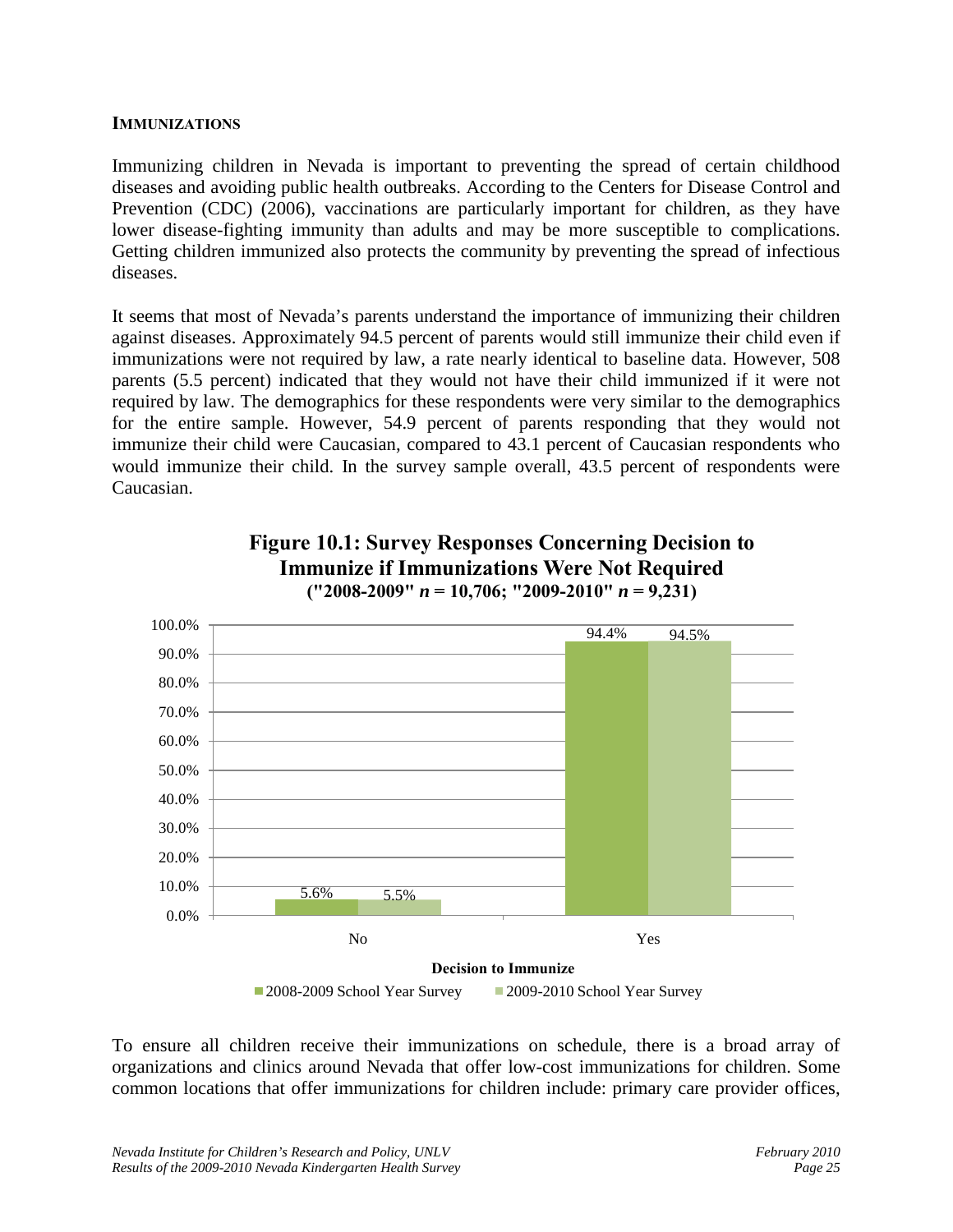local health districts, school-based health clinics, and community health clinics. According to the results of this survey, a majority of children were immunized by a primary care provider (67.3 percent). Local health districts were the second most common place for children to get immunized (11.7 percent), followed by community health clinics (10.4 percent). Over 7 percent of respondents indicated multiple locations for immunizations, with the majority indicating their child had received immunizations from either a primary care provider and a local health district or a primary care provider and a community health clinic. In addition, 2.5 percent of respondents indicated that they go to some "other" location for immunizations. It is possible that some of these "other" types of locations could actually be one of the existing locations specified in Figure 9.2 below. Some respondents indicated that they chose not to immunize their child due to personal beliefs or based on doctor's recommendations.

More parents seem to be utilizing community health clinics for immunizations in this sample as compared to baseline data (8.7 percent in baseline data). Fewer parents are going to local health districts; over 16 percent of respondents indicated going to a health district in baseline data.



# **Figure 10.2: Survey Responses Concerning**

#### **LEAD SCREENING**

Screening for elevated blood lead levels is an important way to determine if Nevada's children are exposed to lead, and to prevent or treat serious health complications caused by lead exposure. Testing for elevated blood lead levels enables health care practitioners and public health professionals both to treat exposed children and to track the source of the lead exposure. In an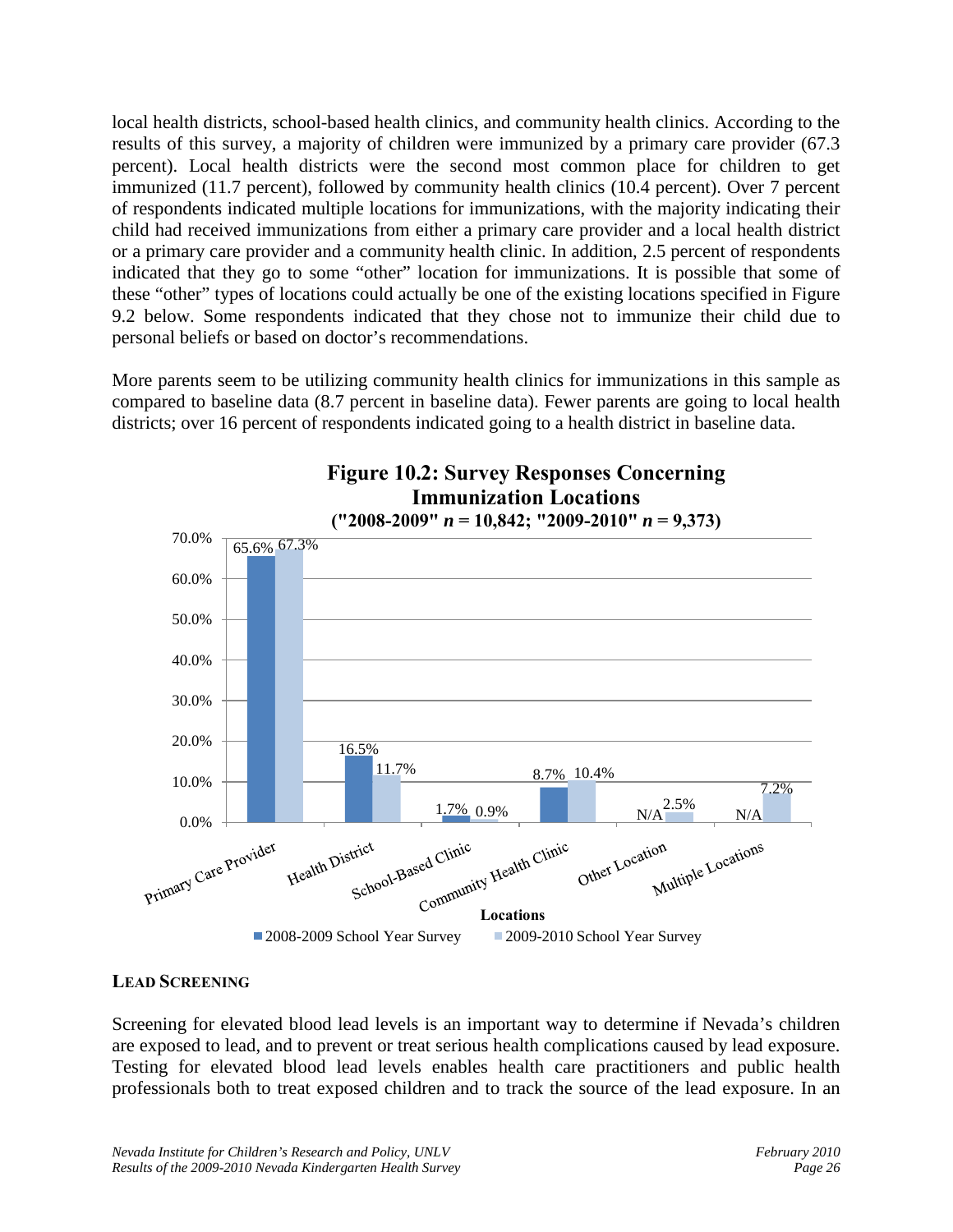effort to establish federal and state targets to control lead exposure, the Childhood Lead Poisoning Prevention Program (CLPPP) was established in Southern Nevada.

In the current study, parents were asked whether or not their child had been tested for lead poisoning. Only a small percentage of respondents (16.8 percent) indicated their child had been tested for lead poisoning. This percentage is only a slight increase from baseline data, where 16.1 percent of respondents indicated a lead screening had occurred. Continued efforts to encourage screening of children, particularly at 12 and 24 months of age, are needed to fully understand the level of lead exposure in Nevada.





#### **WEIGHT AND HEALTHY BEHAVIORS**

Childhood obesity is a growing public health problem across the country. Epidemiologists have shown increases in children with Type II diabetes in recent years. Therefore, monitoring children's weight has become an important tool for analyzing potential health problems. This survey asked parents to write in their child's height and weight information. NICRP used this information to calculate a Body Mass Index (BMI) value for all children with valid height and weight responses. BMI values were calculated using the standard formula employed by the CDC and other health agencies:

*BMI = [Weight / (Height \* Height)] \* 703* 

Many of the respondents left one or both of the height and weight questions blank, resulting in only 4,222 cases (44.4 percent of the entire sample) with a BMI value.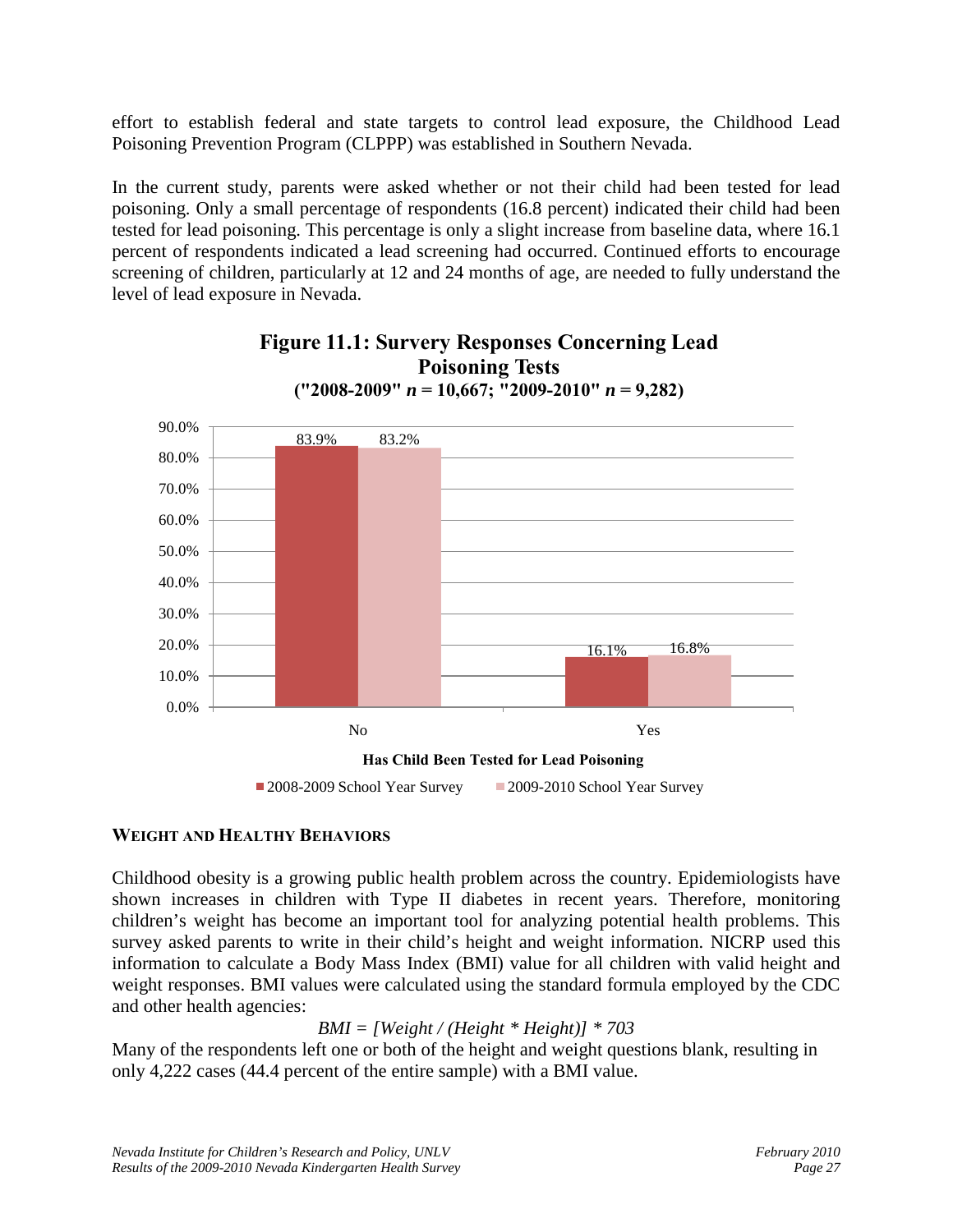Once a BMI was calculated, it was assigned a weight status category based on CDC standards, which use a child's age, gender, and BMI percentile to determine the child's weight status. Table 11.1, below, outlines the BMI percentile rages for each weight status category. Because some respondents left blank the questions for the child's age or gender, the number of cases with a weight status category dropped to 4,026 (42.4 percent of the entire sample).

For the purpose of this study, NICRP used 10 different weight status formulas: one formula each for females age 4.0, 4.5, 5.0, 5.5, and 6.0; and one formula each for males age 4.0, 4.5, 5.0, 5.5, and 6.0. These age categories account for all but one of the cases in the sample that have a valid age, gender, height, and weight (the age for this case seems to be an outlier). Table 11.2 outlines the calculations used to determine weight status categories.

|  |  | Table 12.1: Weight Status Categories by BMI Percentile Ranges |
|--|--|---------------------------------------------------------------|
|  |  |                                                               |

| <b>BMI Percentile Range</b>                                       |
|-------------------------------------------------------------------|
| BMI less than the $5th$ percentile                                |
| BMI from the $5th$ percentile to less than the $85th$ percentile  |
| BMI from the $85th$ percentile to less than the $95th$ percentile |
| BMI equal to or greater than the $95th$ percentile                |
|                                                                   |

|  | <b>Table 12.2: Weight Status Category Calculations Based on BMI Values</b> |
|--|----------------------------------------------------------------------------|
|--|----------------------------------------------------------------------------|

| Females |                               |                            |                            |                  |  |  |
|---------|-------------------------------|----------------------------|----------------------------|------------------|--|--|
|         | <b>Weight Status Category</b> |                            |                            |                  |  |  |
| Age     | Underweight                   | <b>Healthy Weight</b>      | Overweight                 | Obese            |  |  |
| 4.0     | 0 < BMI < 13.725              | $13.725 \leq BMI < 16.808$ | $16.808 \leq BMI < 18.028$ | $BMI > = 18.028$ |  |  |
| 4.5     | $0 <$ BMI $<$ 13.614          | $13.614 \leq BMI < 16.760$ | $16.760 \leq BMI < 18.084$ | $BMI > = 18.084$ |  |  |
| 5.0     | 0 < BMI < 13.527              | $13.527 \leq BMI < 16.796$ | $16.796 \leq BMI < 18.240$ | $BMI \ge 18.240$ |  |  |
| 5.5     | $0 <$ BMI $< 13.465$          | $13.465 \leq BMI < 16.906$ | $16.906 \leq BMI < 18.486$ | $BMI \ge 18.486$ |  |  |
| 6.0     | $0 <$ BMI $<$ 13.428          | $13.428 \leq BMI < 17.083$ | $17.083 \leq BMI < 18.808$ | $BMI \ge 18.808$ |  |  |
|         |                               |                            |                            |                  |  |  |
| Males   |                               |                            |                            |                  |  |  |
|         | <b>Weight Status Category</b> |                            |                            |                  |  |  |
| Age     | Underweight                   | <b>Healthy Weight</b>      | Overweight                 | Obese            |  |  |
| 4.0     | $0 <$ BMI $< 14.043$          | $14.043 \leq BMI < 16.935$ | $16.935 \leq BMI < 17.842$ | $BMI \ge 17.842$ |  |  |
| 4.5     | $0 <$ BMI $<$ 13.932          | $13.932 \leq BMI < 16.852$ | $16.852 \leq BMI < 17.829$ | $BMI \ge 17.829$ |  |  |
| 5.0     | $0 <$ BMI $<$ 13.845          | $13.845 \leq BMI < 16.839$ | $16.839 \leq BMI < 17.927$ | $BMI \ge 17.927$ |  |  |
| 5.5     | $0 <$ BMI $<$ 13.781          | $13.781 \leq BMI < 16.891$ | $16.891 \leq BMI < 18.118$ | $BMI \ge 18.118$ |  |  |
| 6.0     | $0 <$ BMI $<$ 13.739          | $13.739 \leq BMI < 17.003$ | $17.003 \leq BMI < 18.389$ | $BMI \ge 18.389$ |  |  |

Nearly half (47.8 percent) of children entering kindergarten whose parents participated in this survey are of a healthy weight, a rate comparable to baseline data (see Figure 12.1). However, 10.5 percent of children are overweight, and over one quarter (25.3 percent) of children are considered obese given the reported data.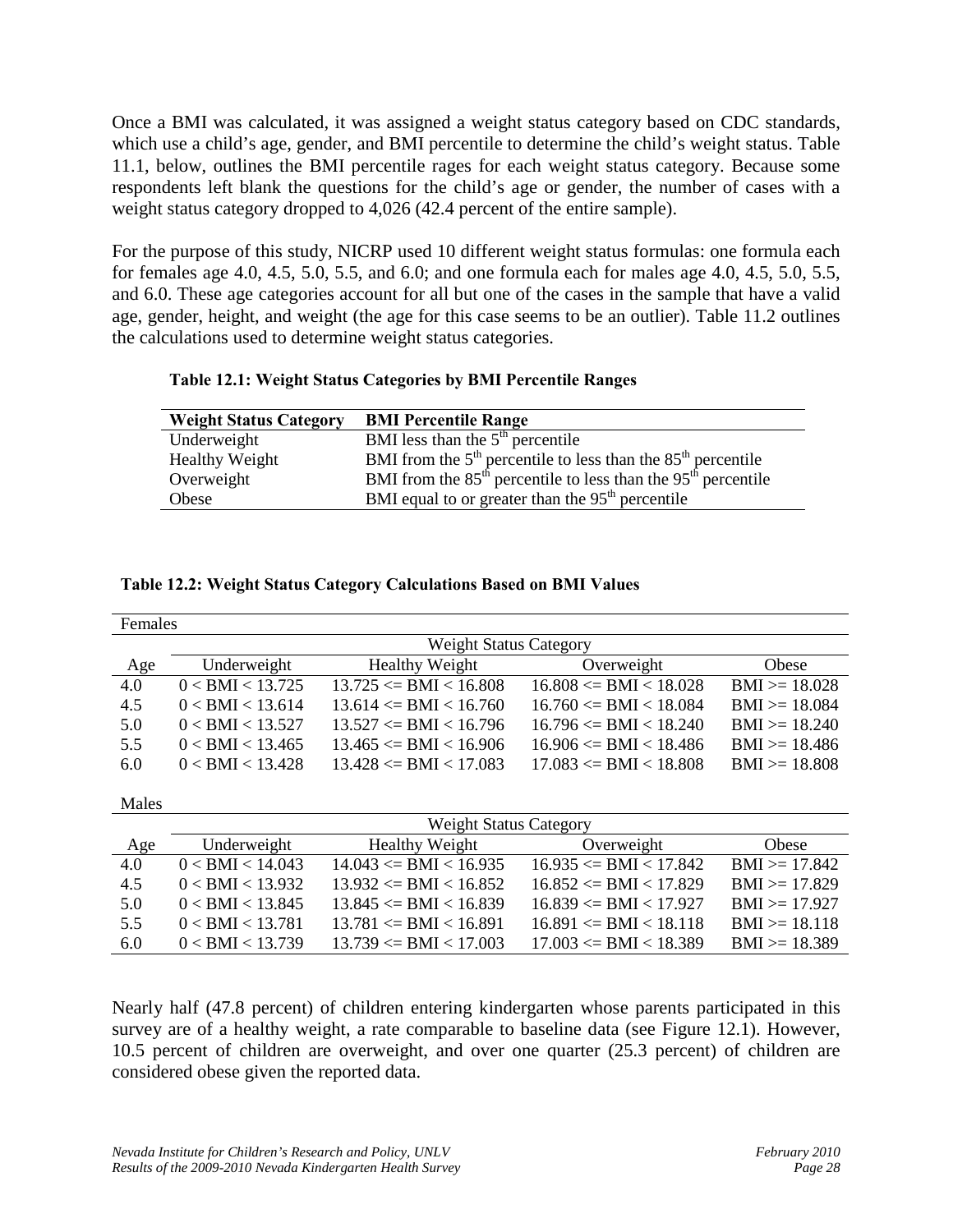

Parents were asked the number of times per week their child is physically active for at least thirty minutes. Figure 11.2 details the relationship between weight status category and number of times of physical activity. Generally, children that were physically active less often (1-2 times per week) were more likely to be underweight or obese and were less likely to be a healthy weight, as compared to children that were physically active throughout the week (6-7 times per week).

**Figure 12.2: Child's Weight Status Category by Number of Times Physically Active Per Week**



#### **Number of Times of Physical Activity**

\* These findings are significant at p=.000

\*\* Percentages are calculated out of the total number in each physical activity category.

*Nevada Institute for Children's Research and Policy, UNLV* February 2010<br>
Results of the 2009-2010 Nevada Kindergarten Health Survey February 2010 Page 29 *Results of the 2009-2010 Nevada Kindergarten Health Survey*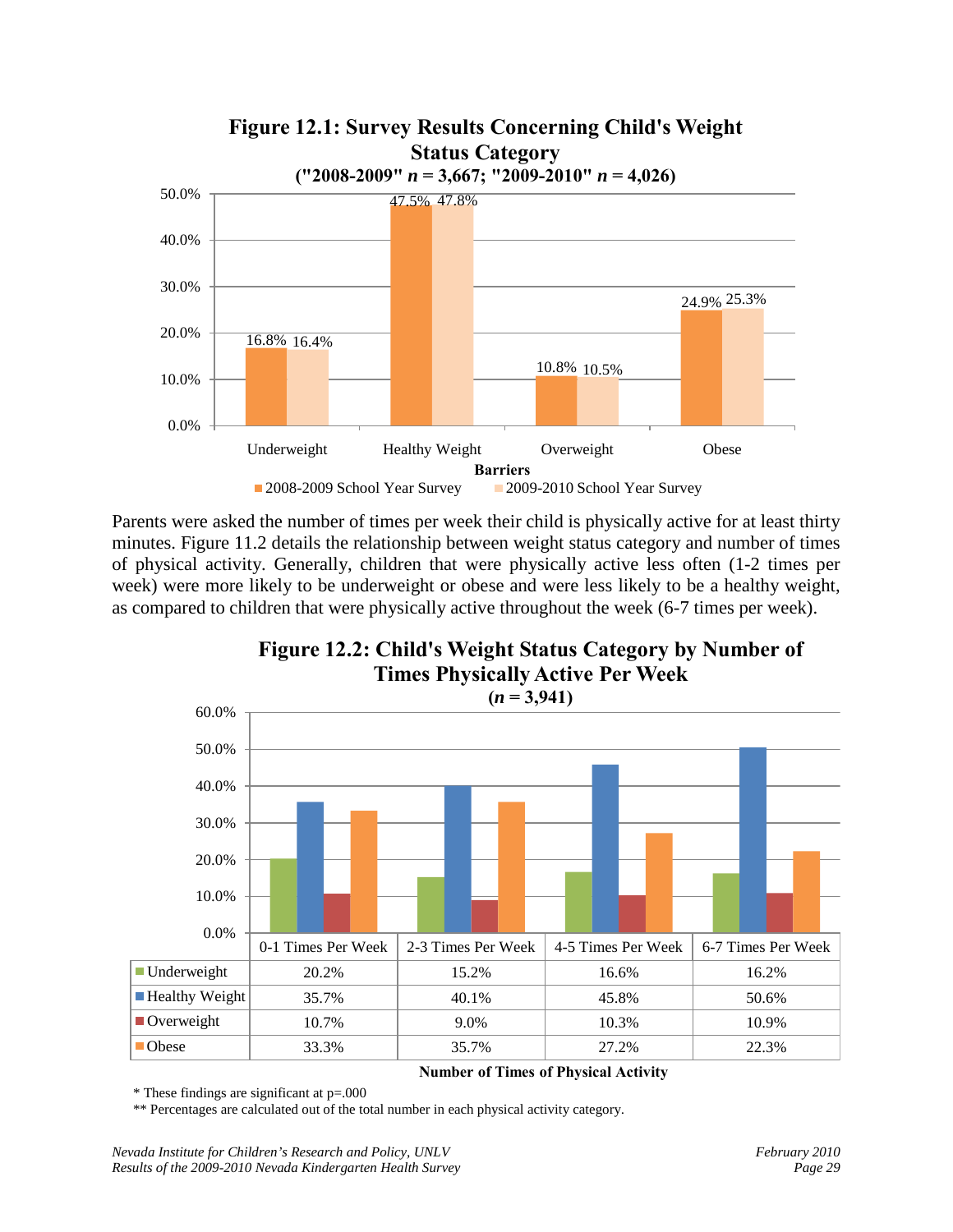There were no significant differences between kindergarteners with an "obese" weight status category and the overall sample with regard to insurance status or annual household income. More male kindergarteners tended to have an "obese" weight status category (56.1 percent) compared to the overall percentage of males in the survey sample (49.8 percent).

When comparing each child's race/ethnicity with his or her BMI, we can see some differences in distributions across weight categories for each race/ethnicity group. It is important to note that the total number of participants included in this analysis is even fewer than those in the above statistics on valid BMI's within the sample, because some respondents did not provide information on race/ethnicity. The distribution of race/ethnicity for children with valid BMIs varies slightly from the entire survey sample, with a greater concentration of Caucasian participants eligible for this analysis and a smaller concentration of Hispanic participants eligible. Figure 11.3 illustrates the race/ethnicity data for children with a valid BMI.

African American/Black children had a greater percentage of children that were overweight (39.1 percent) than other weight status categories, while Native American/Alaska Native children were generally equally distributed between having a healthy weight (35.5 percent) and being overweight (34.2 percent). For Caucasian and Asian/Pacific Islander children, there were more children at a healthy weight than overweight. In addition, in comparing the overall percentages of the respondents that are overweight (10.5 percent) or obese (25.3 percent), almost all non-Caucasian children (with the exception of Asian/Pacific Islander children) are disproportionately represented in these categories. See Figure 11.4, below, for more detail.





*Nevada Institute for Children's Research and Policy, UNLV* February 2010 *Results of the 2009-2010 Nevada Kindergarten Health Survey Page 30*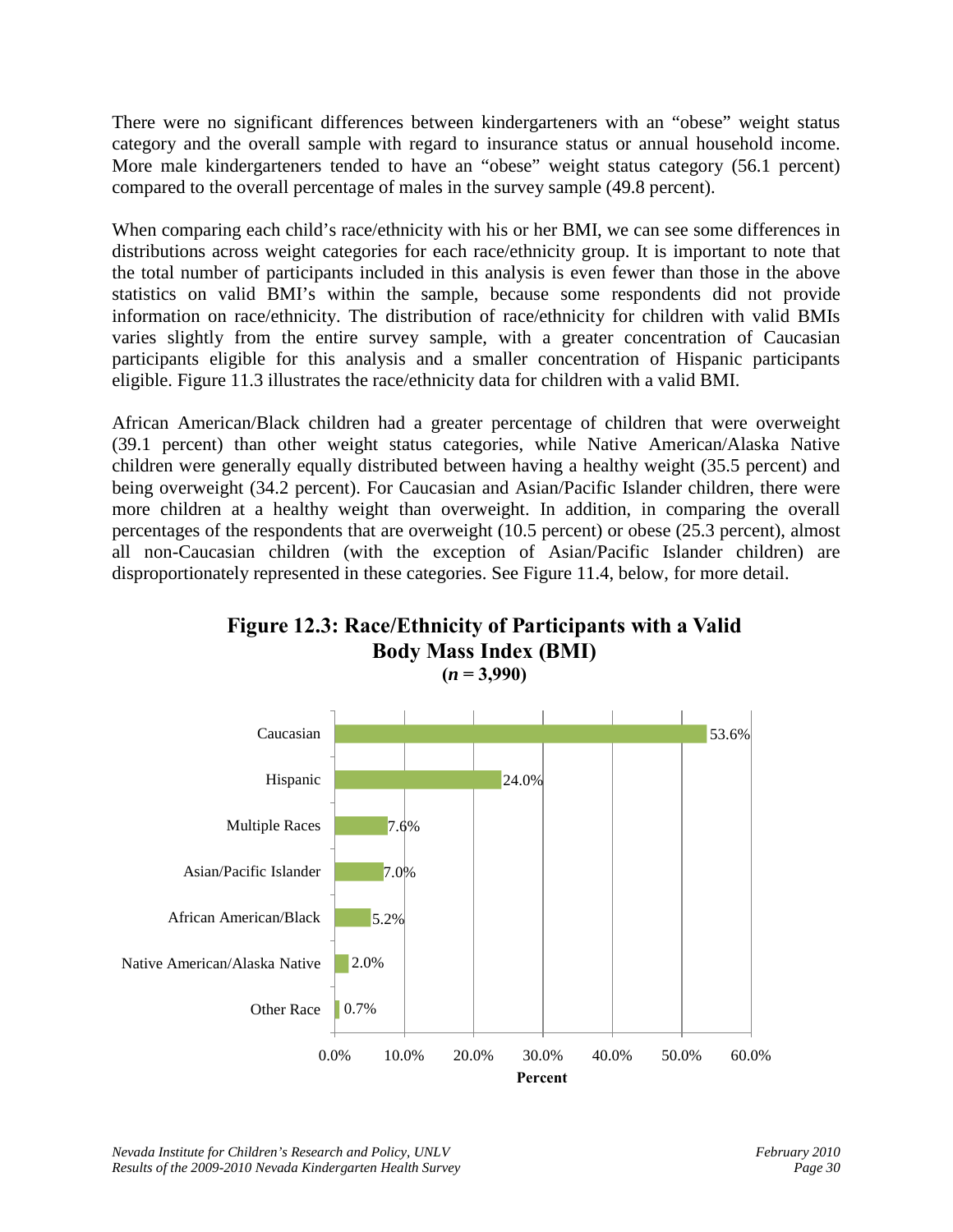

### **Figure 12.4: Child's Weight Status Category by Child's Race/Ethnicity**

**Race/Ethnicity**

\* These findings are significant at p=.000.

\*\* Percentages are calculated out of the total number in each race/ethnicity category.

#### **SUMMARY OF SURVEY RESULTS BETWEEN SCHOOL YEAR SAMPLES**

Table 13.1, below, outlines the percentage point differences between 2008-2009 school year survey responses and 2009-2010 school year survey responses for key indicators discussed in this report. Generally, the percentage of survey responses for key indicators remained consistent from the 2008-2009 school year to the 2009-2010 school year. Exceptions to this trend may include the percentage of respondents at the lowest income bracket (\$0-\$14,999), the percentage of kindergarteners covered by private health insurance, the percentage of respondents reporting that a lack of health insurance has been a barrier to accessing health care, and the percentage of kindergarteners with asthma.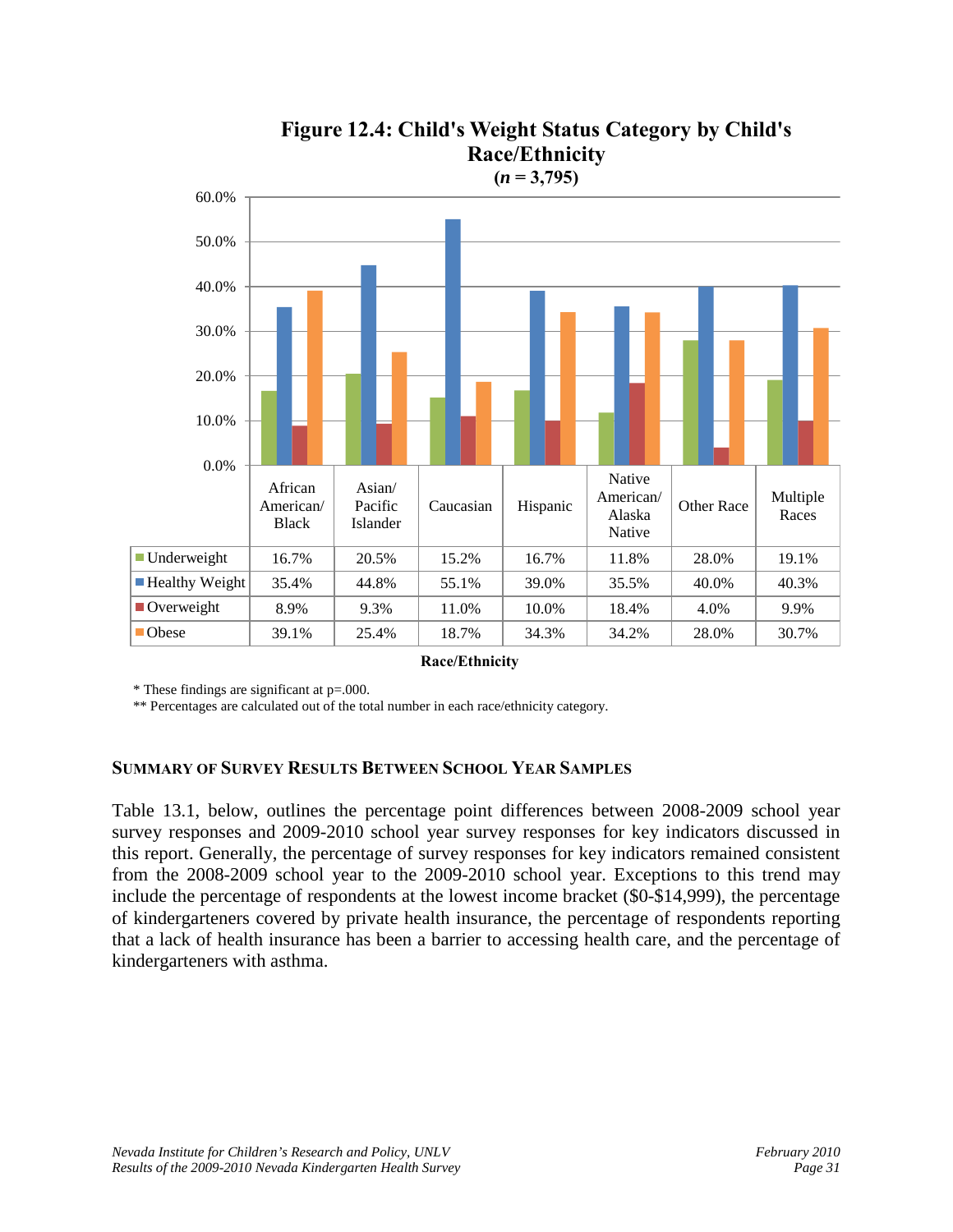|                                                      | 2008-2009  | 2009-2010  | Difference in |
|------------------------------------------------------|------------|------------|---------------|
|                                                      | (Baseline) | (Year Two) | Percentage    |
| <b>Survey Indicator</b>                              | (Percent)  | (Percent)  | Points        |
| Survey Participation by School District              |            |            |               |
| <b>Clark County</b>                                  | 78.9       | 59.0       | $-19.9$       |
| <b>Washoe County</b>                                 | 8.8        | 17.6       | 8.8           |
| <b>Rural Counties</b>                                | 12.4       | 23.4       | 11.1          |
| Demographic Information                              |            |            |               |
| Gender of Kindergartener                             |            |            |               |
| Male                                                 | 50.2       | 49.8       | $-0.4$        |
| Female                                               | 49.8       | 50.2       | 0.4           |
| Race/Ethnicity of Kindergartener                     |            |            |               |
| African American/Black                               | 5.9        | 5.7        | $-0.2$        |
| Asian/Pacific Islander                               | 6.0        | 6.3        | 0.3           |
| Caucasian                                            | 40.1       | 43.5       | 3.5           |
| Hispanic                                             | 33.4       | 35.1       | 1.7           |
| Native American/Alaska Native                        | 0.9        | 2.1        | 1.2           |
| <b>Other Race</b>                                    | 0.4        | 0.5        | 0.1           |
| <b>Multiple Races</b>                                | 13.4       | 6.7        | $-6.7$        |
| Annual Household Income of Survey Respondent         |            |            |               |
| \$0-\$14,999                                         | 12.9       | 15.7       | 2.8           |
| \$15,000-\$24,000                                    | 14.3       | 14.5       | 0.2           |
| \$25,000-\$34,999                                    | 13.8       | 13.1       | $-0.7$        |
| \$35,000-\$44,999                                    | 9.8        | 9.2        | $-0.6$        |
| \$45,000-\$54,000                                    | 9.1        | 8.2        | $-0.9$        |
| \$55,000-\$64,999                                    | 7.5        | 6.9        | $-0.6$        |
| \$65,000-\$74,999                                    |            | 7.2        |               |
| \$75,000-\$84,999                                    |            | 6.4        |               |
| \$85,000-94,999                                      |            | 4.6        |               |
| $$95,000 +$                                          |            | 14.3       |               |
| Health Insurance Status and Access to Health Care    |            |            |               |
| Kindergartener Does Not Have Health Insurance        | 18.4       | 17.8       | $-0.6$        |
| Kindergartener Does Not Have a Primary Care Provider | 21.0       | 19.5       | $-1.5$        |
| Type of Insurance Covering Kindergartener            |            |            |               |
| Private                                              | 72.2       | 58.5       | $-13.7$       |
| Medicaid                                             | 15.3       | 20.4       | 5.1           |
| Nevada Check-Up                                      | 8.8        | 7.5        | $-1.3$        |
| Other                                                | 2.2        | 11.2       | 9.0           |
| Multiple Types                                       | 1.6        | 2.3        | 0.7           |

#### **Table 13.1: Comparison of 2008-2009 and 2009-2010 Data for Select Survey Indicators**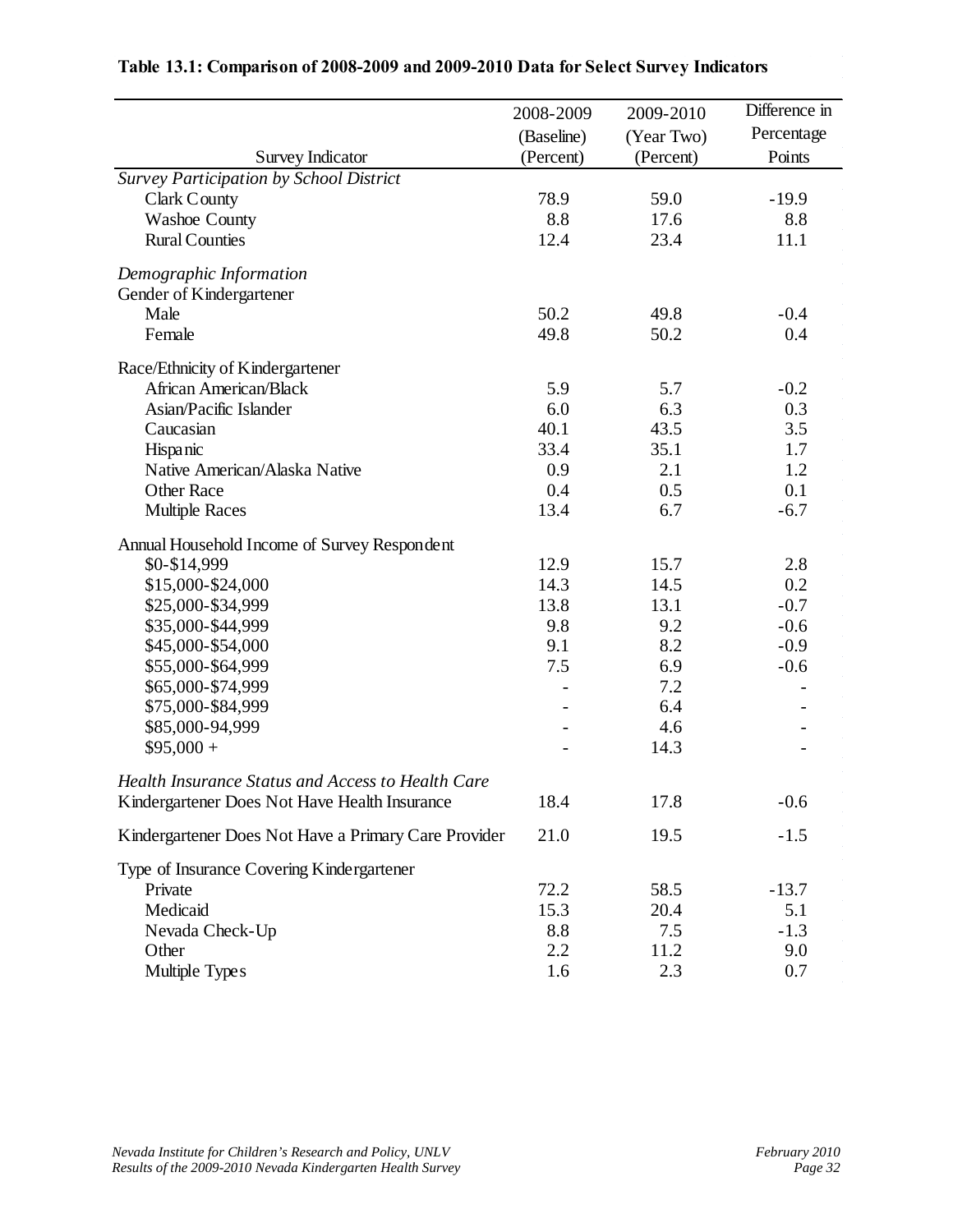|                                                       | 2008-2009  | 2009-2010  | Difference in |
|-------------------------------------------------------|------------|------------|---------------|
|                                                       | (Baseline) | (Year Two) | Percentage    |
| <b>Survey Indicator</b>                               | (Percent)  | (Percent)  | Points        |
| Types of Barriers Experienced When Trying to Access   |            |            |               |
| Healthcare                                            |            |            |               |
| Lack of Transportation                                | 1.5        | 2.2        | 0.7           |
| Lack of Insurance                                     | 10.9       | 13.3       | 2.4           |
| Lack of Quality Medical Providers                     | 2.4        | 3.0        | 0.6           |
| Lack of Money/Financial Resources                     | 10.9       | 10.0       | $-0.9$        |
| <b>Other Barriers</b>                                 | 1.1        | 1.3        | 0.2           |
| Respondent Has Experienced Difficulties When          |            |            |               |
| Attempting to Access Mental Health Services for       |            |            |               |
|                                                       |            |            |               |
| Kindergartener                                        | 34.5       | 32.2       | $-2.3$        |
| Annual Household Income of Uninsured K indergarteners |            |            |               |
| \$0-\$14,999                                          | 26.4       | 26.3       | $-0.1$        |
| \$15,000-\$24,999                                     | 26.1       | 25.8       | $-0.3$        |
| \$25,000-\$34,999                                     | 19.3       | 18.9       | $-0.4$        |
| \$35,000-\$44,999                                     | 11.5       | 10.9       | $-0.6$        |
| \$45,000-\$54,999                                     | 7.1        | 6.4        | $-0.7$        |
| \$55,000-\$64,999                                     | 3.8        | 4.2        | 0.4           |
| \$65,000-\$74,999                                     |            | 3.6        |               |
| \$75,000-\$84,999                                     |            | 2.0        |               |
| \$85,000-94,999                                       |            | 0.5        |               |
| $$95,000 +$                                           |            | 1.5        |               |
| Race/Ethnicity of Uninsured Kindergarteners           |            |            |               |
| African American/Black                                | 3.8        | 4.9        | 1.1           |
| Asian/Pacific Islander                                | 3.9        | 4.2        | 0.3           |
| Caucasian                                             | 22.7       | 26.6       | 3.9           |
| Hispanic                                              | 58.6       | 55.5       | $-3.1$        |
| Native American/Alaska Native                         | 1.2        | 2.2        | 1.0           |
| <b>Other Race</b>                                     | 0.5        | 0.4        | $-0.1$        |
| <b>Multiple Races</b>                                 | 9.3        | 6.2        | $-3.1$        |
| Routine Care and Health Status of Kindergartener      |            |            |               |
| Kindergartener Has Not Had Routine Check-Up In Past   |            |            |               |
| Year                                                  | 17.1       | 16.3       | $-0.8$        |
|                                                       |            |            |               |
| Kindergartener Has Not Visited Dentist in Past Year   | 32.5       | 29.7       | $-2.8$        |
| Types of Medical Conditions Seen in Kindergarteners   |            |            |               |
| Asthma                                                | 4.8        | 8.2        | 3.4           |
| Glasses/Contacts                                      | 2.1        | 3.6        | 1.5           |
| <b>ADD/ADHD</b>                                       | 0.7        | 1.2        | 0.5           |
| <b>Seizures</b>                                       | 0.2        | 0.9        | 0.7           |
| Hearing Aid/Impairment                                | 0.5        | 0.4        | $-0.1$        |
| <b>Physical Disability</b>                            | 0.2        | 0.3        | 0.1           |
| <b>Mental Health Condition</b>                        | 0.2        | 0.3        | 0.1           |
| <b>Diabetes</b>                                       | 0.1        | 0.2        | 0.1           |
| Cancer                                                | 0.04       | 0.1        | 0.1           |
| <b>Other Condition</b>                                | 5.1        | 7.4        | 2.3           |
|                                                       |            |            |               |

#### **Table 13.1** *continued*

*Nevada Institute for Children's Research and Policy, UNLV*<br>*Results of the 2009-2010 Nevada Kindergarten Health Survey February 2010 Results of the 2009-2010 Nevada Kindergarten Health Survey*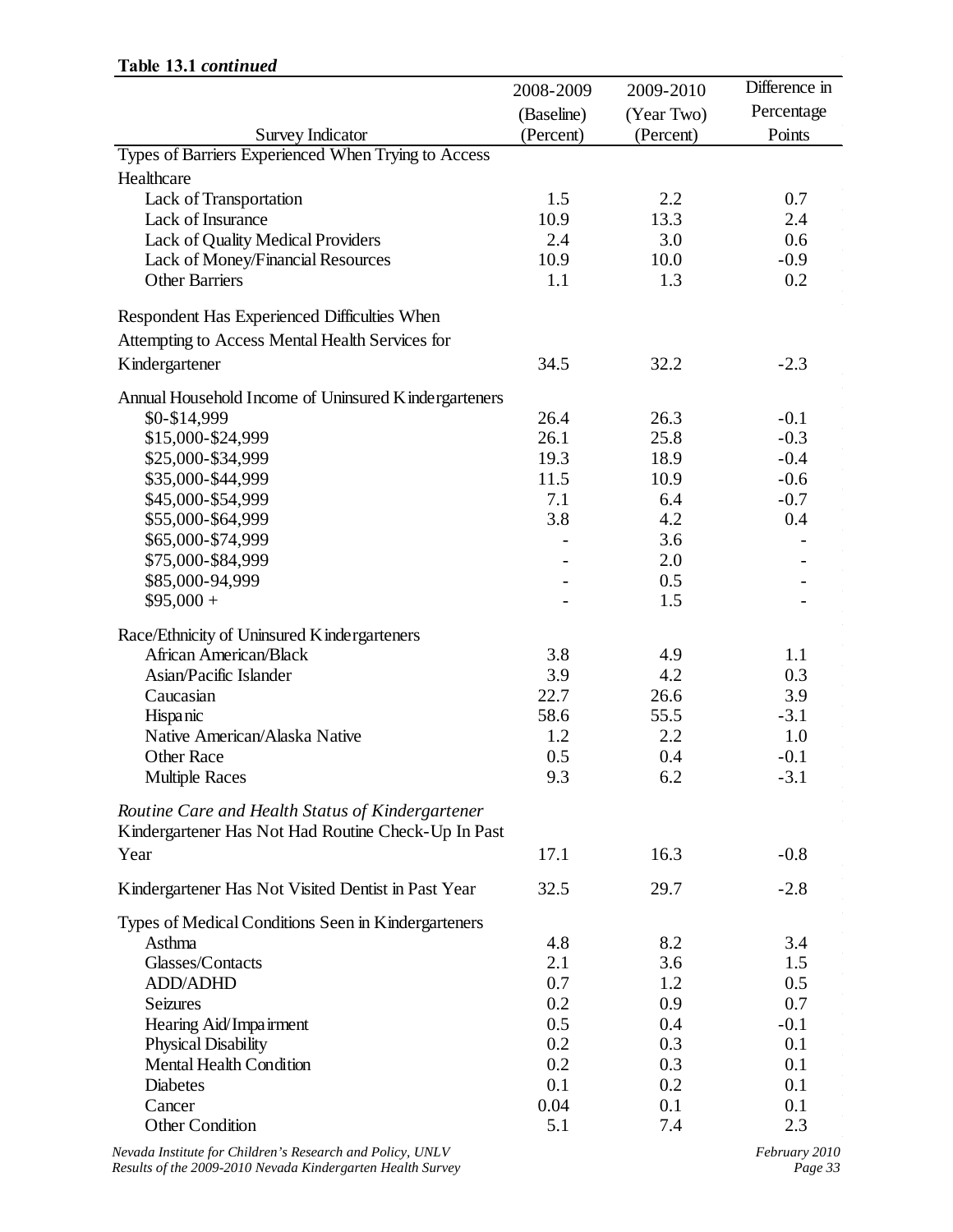#### **Table 13.1** *continued*

|                                                       | 2008-2009  | 2009-2010  | Difference in |
|-------------------------------------------------------|------------|------------|---------------|
|                                                       | (Baseline) | (Year Two) | Percentage    |
| <b>Survey Indicator</b>                               | (Percent)  | (Percent)  | Points        |
| Kindergartener with No Insurance Has a Possible       |            |            |               |
| <b>Undiagnosed Medical Condition</b>                  | 2.2        | 3.4        | 1.2           |
| Kindergartener's Weight Status                        |            |            |               |
| Underweight                                           | 16.8       | 16.4       | $-0.4$        |
| <b>Healthy Weight</b>                                 | 47.5       | 47.8       | 0.3           |
| Overweight                                            | 10.8       | 10.5       | $-0.3$        |
| Obese                                                 | 24.9       | 25.3       | 0.4           |
| Kindergartener Has Not Been Tested for Lead Poisoning | 83.9       | 83.2       | $-0.7$        |
| <b>Immunization Information</b>                       |            |            |               |
| Respondent Would Not Immunize Kindergartener if it    |            |            |               |
| Was Not Required                                      | 5.6        | 5.5        | $-0.1$        |
| Immunization Locations Used by Respondent             |            |            |               |
| Primary Care Provider                                 | 65.6       | 67.3       | 1.7           |
| <b>Health District</b>                                | 16.5       | 11.7       | $-4.8$        |
| School - based C linic                                | 1.7        | 0.9        | $-0.8$        |
| <b>Community Health Clinic</b>                        | 8.7        | 10.4       | 1.7           |
| <b>Other Location</b>                                 | 7.5        | 2.5        | $-5.0$        |
| Multiple Locations                                    |            | 7.2        |               |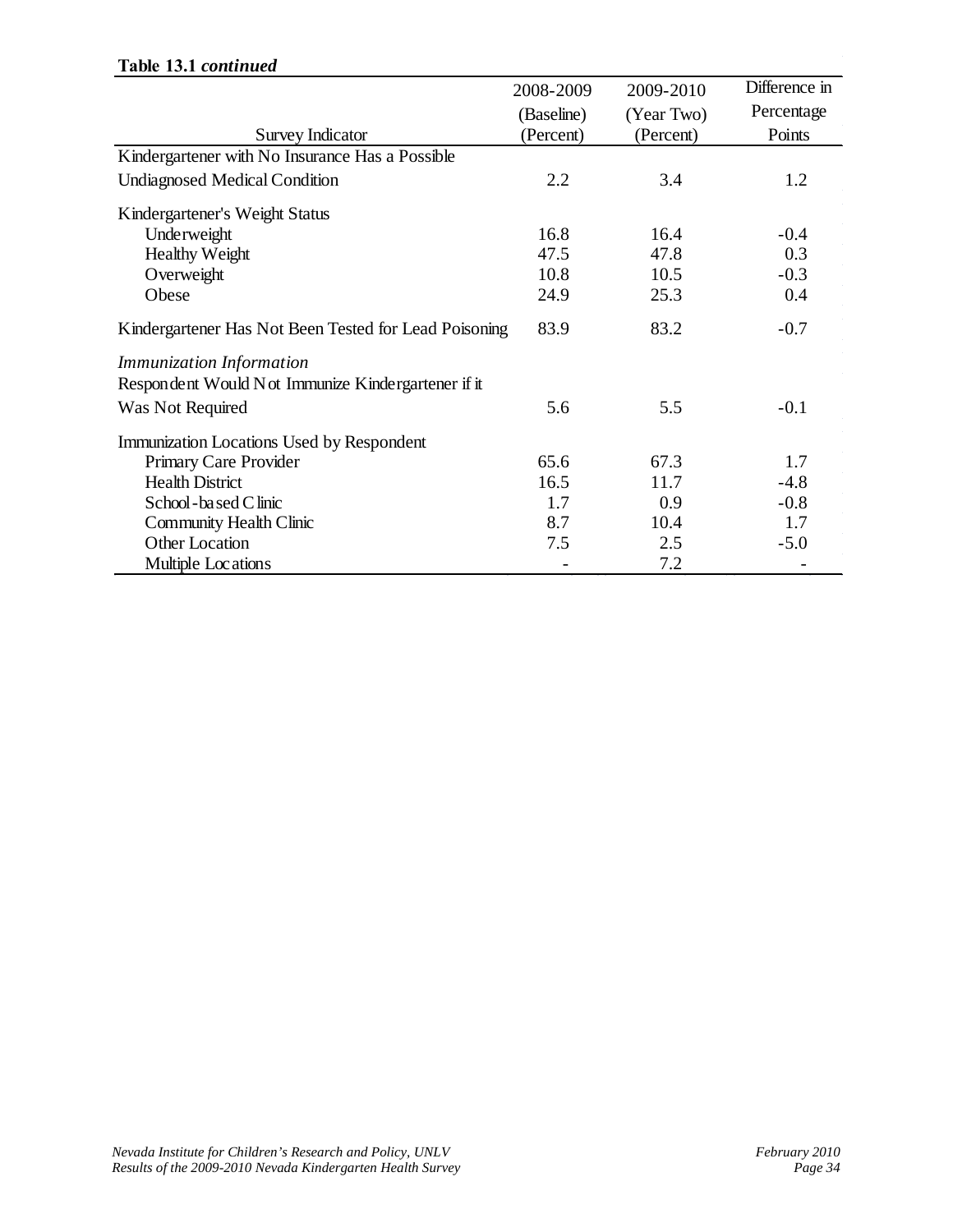#### **REFERENCES**

- Annie E Casey Foundation. (2009). *The Annie E. Casey Foundation KIDS Count Data Book: State Profiles of Child Well-Being.* Retrieved from http://www.aecf.org/~/media/Pubs/Other/123/2009KIDSCOUNTDataBook/AEC186\_2009\_KCDB\_FINA L%2072.pdf
- Centers for Disease Control and Prevention. (2006). *Basic common questions: The importance of childhood immunizations.* Retrieved from http://www.cdc.gov/vaccines/vac-gen/importance.htm
- Child Trends. (2004). *Early Child Development in Social Context: A Chartbook.* New York: The Commonwealth Fund.
- DeNavas-Walt, C., Proctor, B.D., and Smith, J.C. (2009). *Income, Poverty, and Health Insurance Coverage in the United States: 2008*, U.S. Census Bureau, Current Population Reports, P60-236. Washington, DC: US Government Printing Office.
- Gottfried, M.A. (2009). Excused versus unexcused: How student absences in elementary school affect academic achievement. *Educational Evaluation and Policy Analysis, 31* (4), 392-415.
- Halterman, J., Montes, G., Shone, L., Szilagyi, P. (2008). The impact of health insurance gaps on access to care among children with asthma in the United States. *Ambulatory Pediatrics*, *8* (1), 43-49.
- Hammond, C., Linton, D., Smink, J., & Drew, S. (2007). *Dropout Risk Factors and Exemplary Programs.* Clemson, SC: National Dropout Prevention Center, Communities In Schools, Inc.
- The Kaiser Family Foundation statehealthfacts.org. (2008). Data Source: Census Bureau's March 2008 and 2009 Current Population Survey (CPS: Annual Social and Economic Supplements). Health Insurance Coverage of Children 0-18, states (2007-2008), U.S. (2008). Retrieved from http://www.statehealthfacts.org/comparetable.jsp?ind=127&cat=3
- The Kaiser Family Foundation. 2009. *Next Steps in Covering Uninsured Children: Findings from the Kaiser Survey of Children's Health Insurance Coverage*. Available online at: http://www.kff.org/uninsured/upload/7844.pdf
- Liu, J., Probst, J., Martin, A.B., Wang, Jong-Yi, and Salinas, C.F. (2007). Disparities in dental insurance coverage and dental care among US children: The national survey of children's health. *Pediatrics 119*, S12-S21.
- Robert Wood Johnson Foundation*.* (2005). *Going Without: America's Uninsured Children.* Available online at http://www.coveringkidsandfamilies.org/press/docs/2005BTSResearchReport.pdf
- Shi, L., Samuels, M.E., Pease, M., Bailey, W.P., and Corley, E.H. (1999). Patient characteristics associated with hospitalizations for ambulatory care sensitive conditions in South Carolina. *Southern Medical Journal 92*(10), 989-998.
- Starfield, B., Shi, L. and Macinko, James. (2005). Contribution of primary care to health systems and health. *The Milbank Quarterly, 83* (3), 457-502.
- Taras, H. & Potts-Datema, W. (2005). Chronic health conditions and student performance at school. *Journal of School Health, 75* (7) 255-266.
- United States Census Bureau Current Population Survey. (2009). Health insurance coverage status and type of coverage by state and age for all people: 2008. *Annual Social and Economic Supplement*. Retrieved from http://www.census.gov/hhes/www/cpstables/032009/health/h05\_000.htm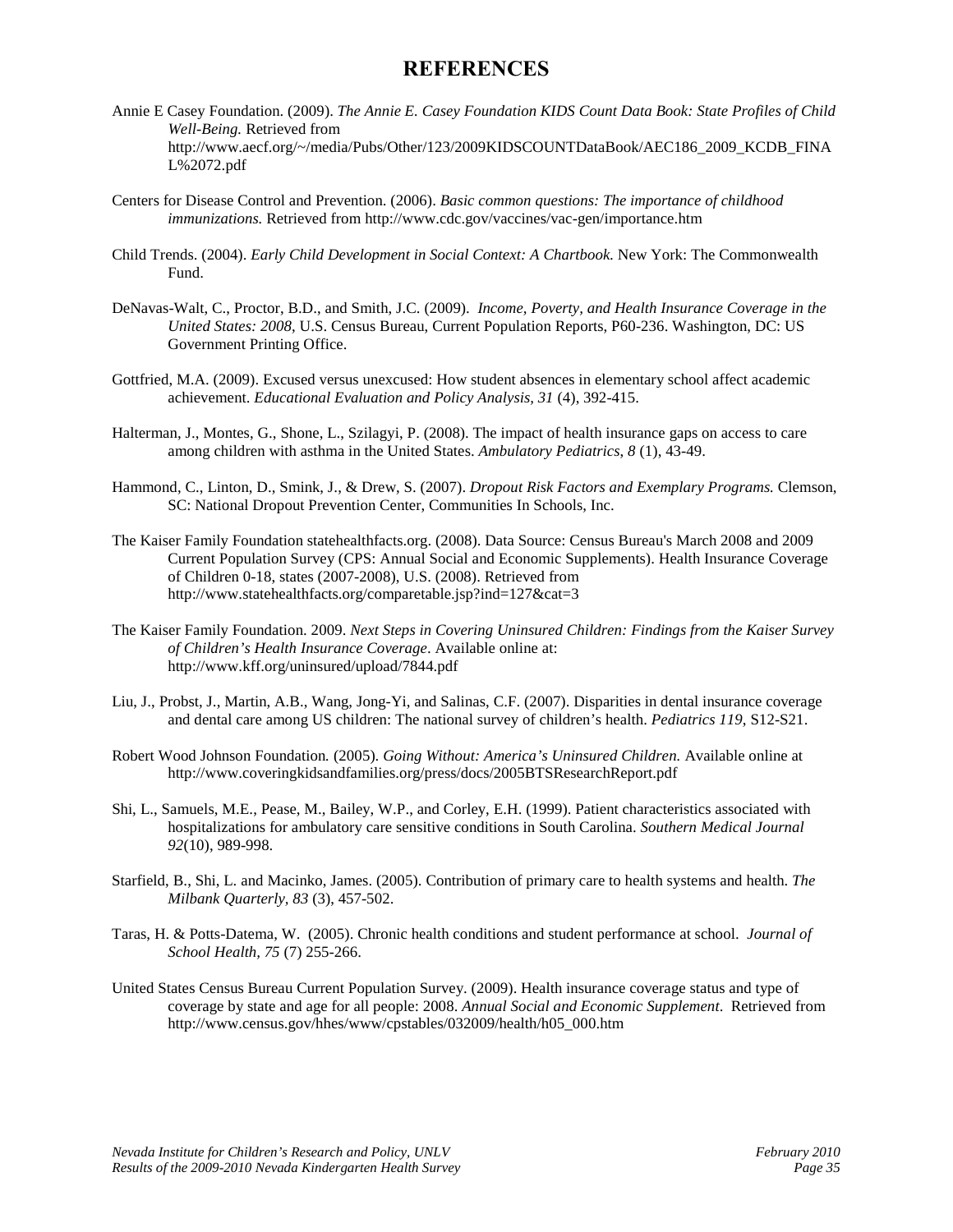### **APPENDIX A: SURVEY INSTRUMENT**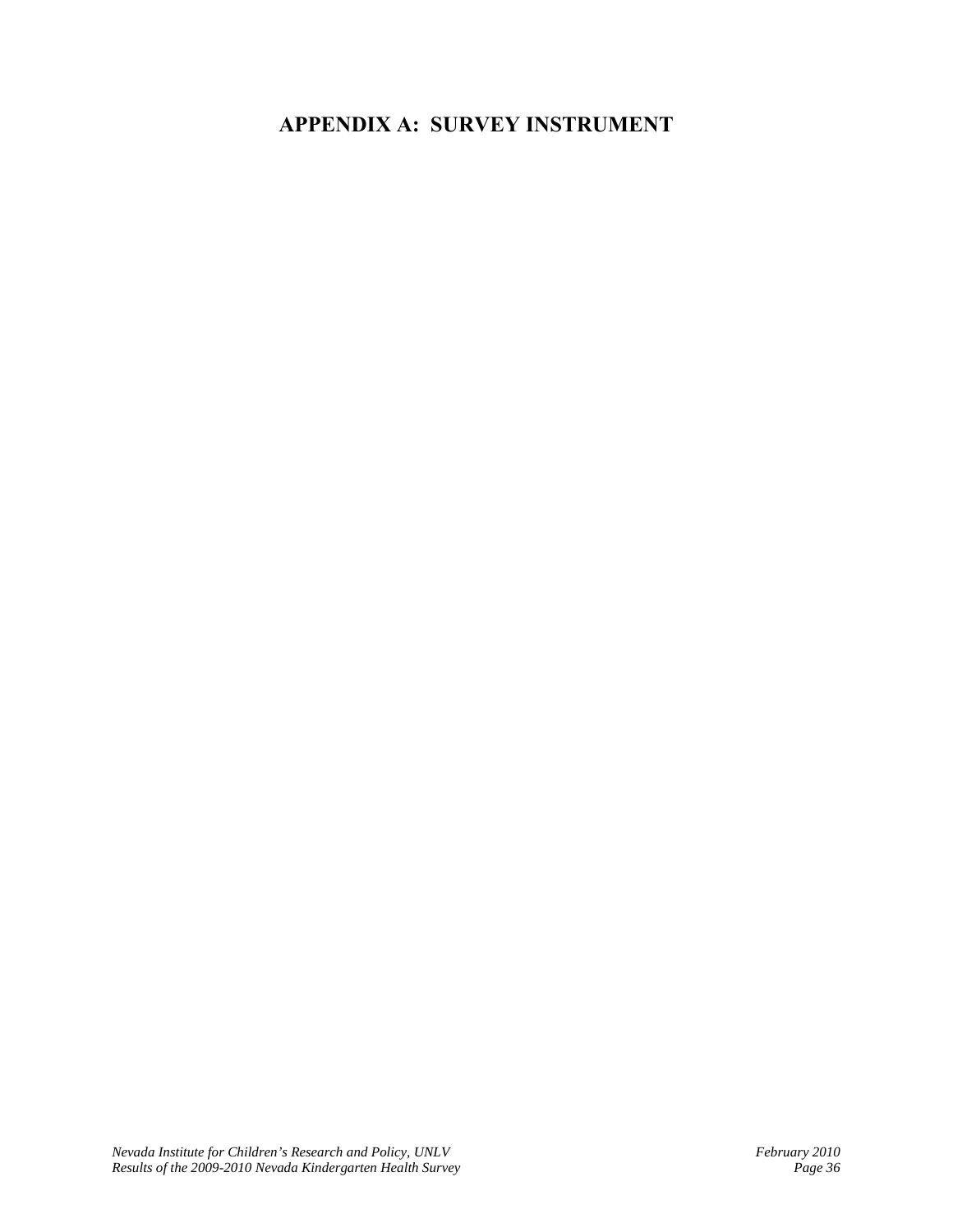

## **Kindergarten Health Survey**

DEAR PARENT OR GUARDIAN: This survey has been designed by the Nevada Institute for Children's Research and Policy at the University of Nevada Las Vegas, in partnership with the State of Nevada, Department of Health and Human Services and the local County School District. The information from this survey will be used to help understand the health of children entering kindergarten this year. You have been asked to participate because you will have a child in kindergarten. All information from this survey will be used to discuss children's health on a group level. Your child's name will never be connected to your *responses in any way or known by the researchers. All information in this survey is confidential.*

| Child's Age ________                                                                                                                                                                                                                              |  | <b>Annual Household Income</b>                                                                                   | Your HOME zip code: __________                                                                                               |  |
|---------------------------------------------------------------------------------------------------------------------------------------------------------------------------------------------------------------------------------------------------|--|------------------------------------------------------------------------------------------------------------------|------------------------------------------------------------------------------------------------------------------------------|--|
| Elementary School Name: _______________                                                                                                                                                                                                           |  | (check one)<br>$\Box$ \$0 -\$14,999                                                                              |                                                                                                                              |  |
| Child's Gender: Male Female                                                                                                                                                                                                                       |  | $\Box$ \$15,000 -\$24,999                                                                                        | <b>Child's Race / Ethnicity</b><br>(check one)                                                                               |  |
| Weight of Child: __________ lbs.                                                                                                                                                                                                                  |  | $\Box$ \$25,000 -\$34,999<br>$\Box$ \$35,000 -\$44,999                                                           | $\Box$ African American                                                                                                      |  |
| <b>Child's Height:</b> ________ft. ________in. (12in = 1ft)                                                                                                                                                                                       |  | $\Box$ \$45,000 -\$54,999                                                                                        | $\Box$ Asian / Pacific Islander<br>$\Box$ Caucasian                                                                          |  |
| Total number of children in your household:<br>(ages 0-17) _________                                                                                                                                                                              |  | $\Box$ \$55,000 -\$64,999<br>$\Box$ \$65,000 -\$74,999<br>$\Box$ \$75,000 -\$84,999                              | $\Box$ Hispanic<br>$\Box$ Native American                                                                                    |  |
| Total number of adults in your household:                                                                                                                                                                                                         |  | $\Box$ \$85,000 -\$94,999<br>$\Box$ \$95,000 +                                                                   | $\Box$ Other (please specify)                                                                                                |  |
| Please answer the following questions for the child that is enrolled in kindergarten this year.                                                                                                                                                   |  |                                                                                                                  |                                                                                                                              |  |
| 1. Is your child currently covered by medical insurance?<br>$\Box$ Yes $\Box$ No<br>If "Yes", what type of insurance? $\square$ Private, $\square$ Medicaid,                                                                                      |  | one:                                                                                                             | 10. Where do you take your child for immunization (shots)? If<br>you have used more than one of these, please check the last |  |
|                                                                                                                                                                                                                                                   |  | $\Box$ Primary Care Provider $\Box$ Health District                                                              |                                                                                                                              |  |
|                                                                                                                                                                                                                                                   |  | (Child's regular doctor) □ School-Based Clinic                                                                   |                                                                                                                              |  |
| 2. Has your child been seen by a medical provider for a<br>routine check-up (not an illness) in the past 12 months?<br>$\Box$ Yes $\Box$ No                                                                                                       |  | $\Box$ Community Health Clinic $\Box$ Other (specify):                                                           |                                                                                                                              |  |
| 3. Does your child have a primary care provider (regular                                                                                                                                                                                          |  | 11. Has your child ever been tested for lead poisoning?                                                          |                                                                                                                              |  |
| doctor, nurse practitioner or physician's assistant)?<br>$\Box$ Yes $\Box$ No                                                                                                                                                                     |  | $\Box$ Yes $\Box$ No                                                                                             |                                                                                                                              |  |
| 4. Has your child seen a dentist in the past 12 months?<br>$\Box$ Yes $\Box$ No                                                                                                                                                                   |  | for your child? (check all that apply)<br>$\Box$ None $\Box$ Lack of transportation                              | 12. Have you experienced any barriers to accessing health care                                                               |  |
|                                                                                                                                                                                                                                                   |  |                                                                                                                  | $\Box$ Lack of insurance $\Box$ Lack of good medical providers                                                               |  |
| 5. Has your child ever had a cavity?<br>$\Box$ Yes $\Box$ No                                                                                                                                                                                      |  |                                                                                                                  | $\Box$ Lack of money $\Box$ Other (please specify): ___________                                                              |  |
| 6. Within the last 12 months how many times have you<br>taken your child to the Emergency Room (not Urgent Care)<br>for an illness or injury that was not life-threatening?<br>$\Box$ None (0) $\Box$ 1-2 $\Box$ 3-5 $\Box$ 6-9 $\Box$ 10 or more |  | for your child?<br>$\Box$ Yes $\Box$ No<br>If "Yes", have you had trouble getting services?                      | 13. Have you ever tried to get mental or behavioral services                                                                 |  |
| 7. Please check all medical conditions listed below that<br>your child has                                                                                                                                                                        |  | 14. In general, are you able to follow your doctor's                                                             | $\Box$ No                                                                                                                    |  |
| □Asthma/Airway Disorder □ Glasses/Contacts                                                                                                                                                                                                        |  | recommendations for medications and/or follow up visits?                                                         |                                                                                                                              |  |
| $\Box$ Hearing Aid/Impairment<br>$\square$ Diabetes                                                                                                                                                                                               |  | $\Box$ All of the time                                                                                           | $\square$ Some of the time                                                                                                   |  |
| $\square$ Seizures<br>$\Box$ Physical Disability                                                                                                                                                                                                  |  | $\Box$ Most of the time $\Box$ None of the time<br>If you did not say "All of the time", please explain why not: |                                                                                                                              |  |
| $\Box$ Mental Health Condition $\Box$ ADD/ADHD                                                                                                                                                                                                    |  |                                                                                                                  |                                                                                                                              |  |
| $\square$ None<br>$\Box$ Cancer                                                                                                                                                                                                                   |  |                                                                                                                  | 15. In general, how many times a week does your child do at                                                                  |  |
|                                                                                                                                                                                                                                                   |  | least 30 minutes of physical activity? (circle one)                                                              |                                                                                                                              |  |
| 8. Do you think your child may have a medical problem                                                                                                                                                                                             |  | $\mathbf 0$<br>$1 \quad 2 \quad 3$                                                                               | 4 5 6 7                                                                                                                      |  |
| that he/she has not seen a doctor for?<br>$\Box$ Yes $\Box$ No                                                                                                                                                                                    |  | 16. What type of pre-school did your child attend most often in<br>the past 12 months? (check one)               |                                                                                                                              |  |
|                                                                                                                                                                                                                                                   |  | $\Box$ Head start $\Box$ Private $\Box$ Home Based $\Box$ Home Based                                             |                                                                                                                              |  |
| 9. If immunizations were not required for school, would<br>you still have your child immunized?<br>$\Box$ Yes $\Box$ No                                                                                                                           |  | □School/University Campus □ None/Stayed Home                                                                     |                                                                                                                              |  |

#### **PLEASE RETURN THIS SURVEY TO YOUR CHILD'S TEACHER BY TUESDAY SEPTEMBER 8, 2009**

Thank you for your participation. If you are interested in participating in future research please contact the Nevada Institute for Children's Research and Policy at (702) 895‐1040 or via email at nicrp@unlv.nevada.edu.

**TEACHERS:** Please return the survey to your school's front office or mail to **NICRP, Kindergarten Health Survey, 4505 Maryland Parkway, Box 453030, Las Vegas, NV 89154**